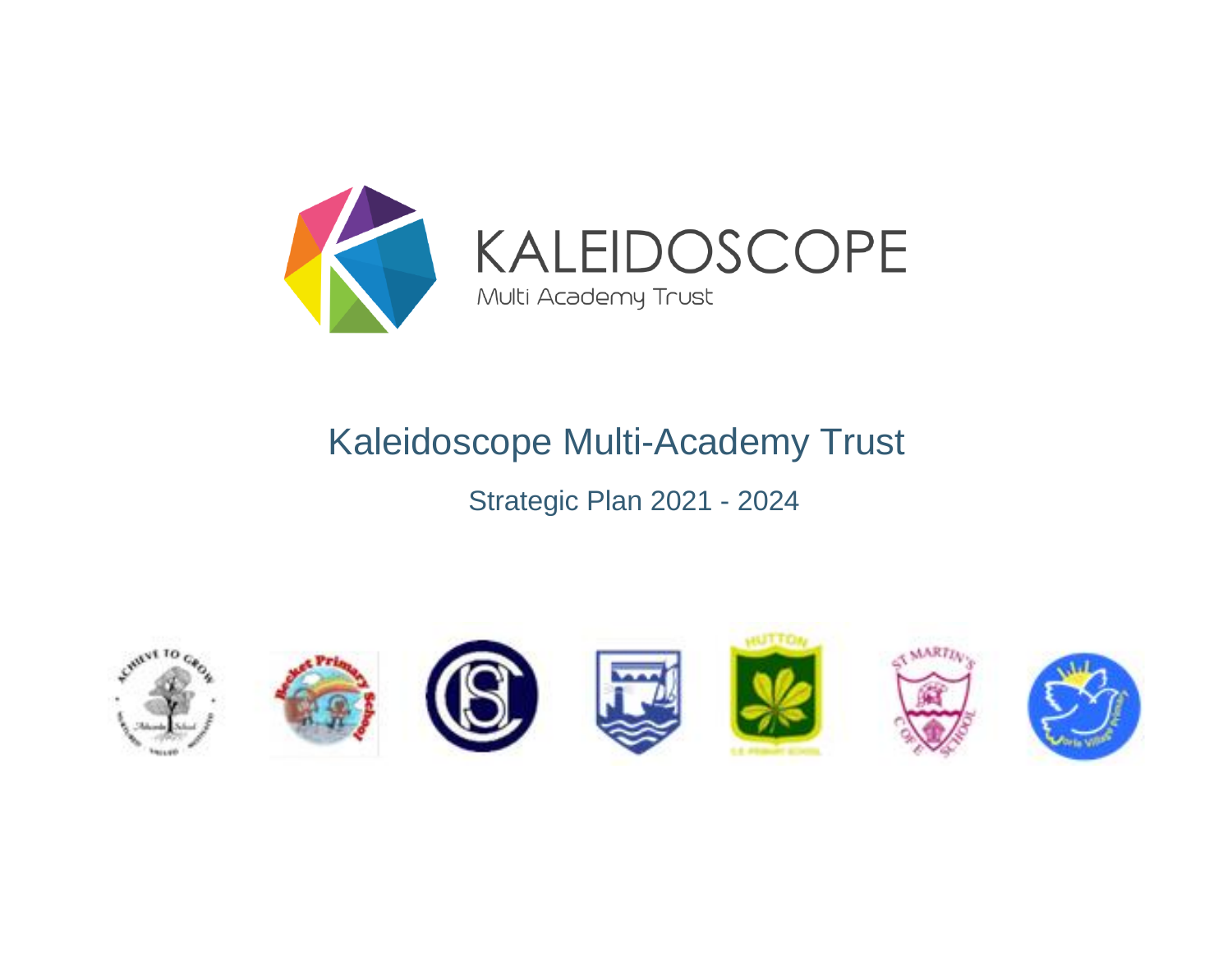# **Contents**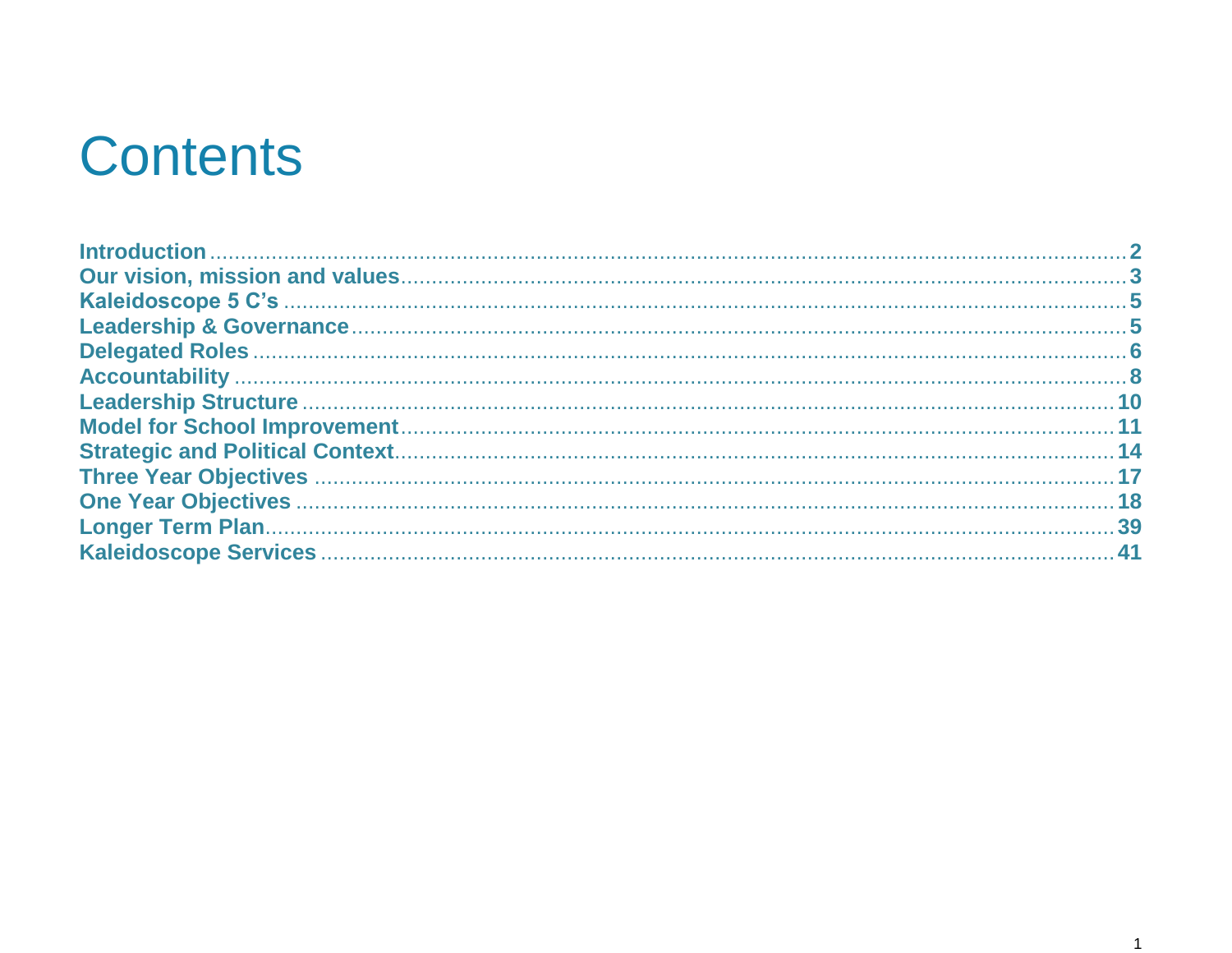#### **INTRODUCTION**

I am delighted to introduce the forth Kaleidoscope Multi-Academy Trust Strategic Plan covering the period 2021-2024. This plan sets out our 3 year strategic objectives, including our priorities for the coming year.

During the Coronavirus pandemic, schools have worked hard to support children's education and wellbeing. Pupil's education and how we manage our schools has been disrupted, with many elements of our role being adapted to meet the exceptional circumstances we found ourselves in. A large focus of this plan will include the next steps out of the pandemic and particularly a focus on how we address the gaps in pupils learning and manage the additional needs associated with wellbeing and safeguarding.

The Kaleidoscope Trust Board is determined to see a high performing and successful Multi-Academy Trust that delivers the very best educational experience for the pupils attending our schools. Our schools play a key role in the community supporting our families and offering our children opportunities to grow and thrive, academically, socially and emotionally. We want our children to be confident and resilient. An additional aim is to develop expertise across all aspects of primary education. We want to develop expert teaching and high quality leadership. This plan sets out how we will guide, support and improve our academies. Our schools work closely with each other but also with other schools/MATs, Teaching School, The Diocese of Bath and Wells and external professional agencies.

We have built a strong, collaborative and effective team over the last few years and now want to enhance this and drive improvement to further develop our schools and MAT.

I look forward to working with all of our staff and schools to deliver this plan to ensure the very best possible outcomes for all.

Simon Marriott

Chief Executive Officer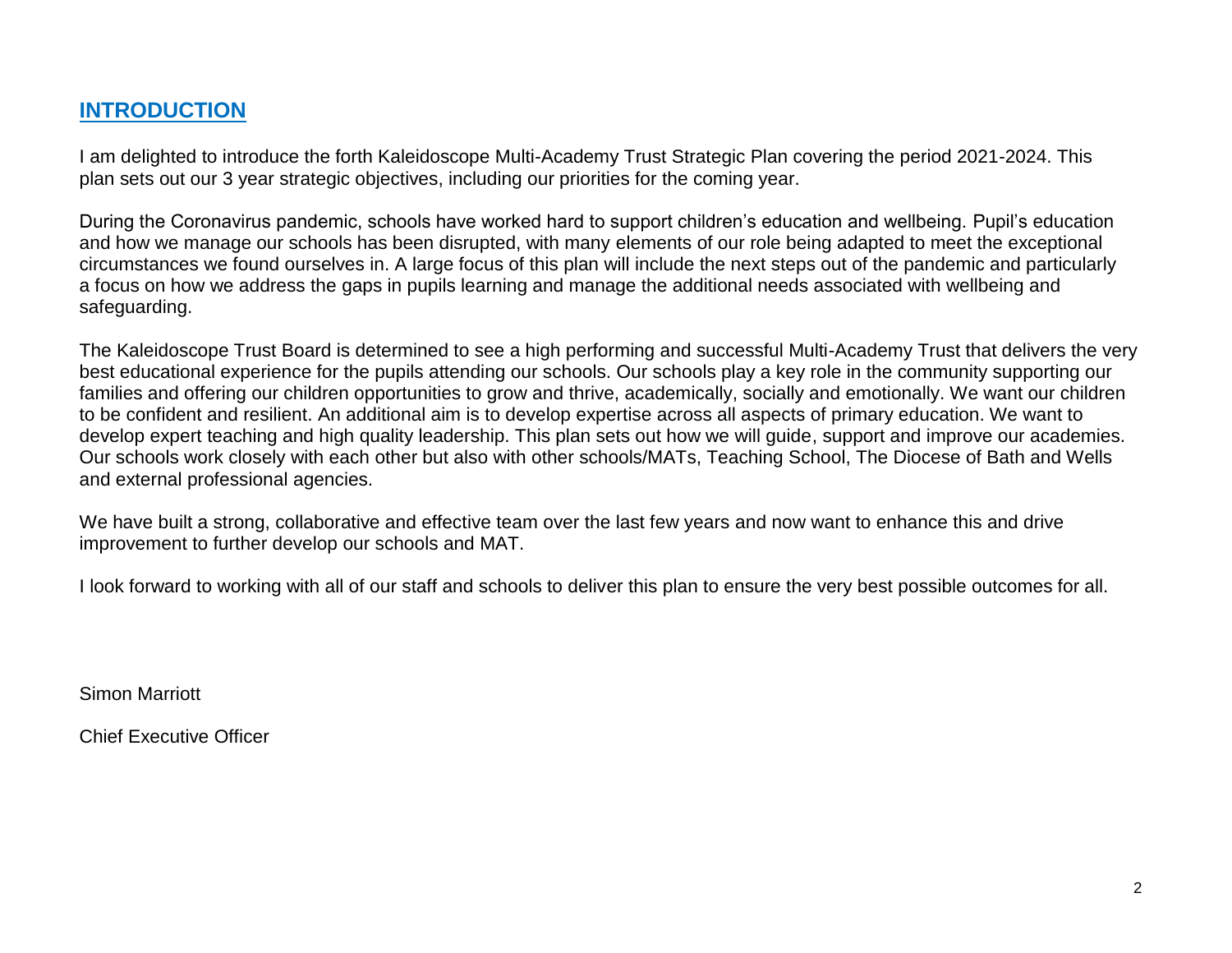# **VISION AND VALUES**

#### **VISION**

Kaleidoscope's Vision is to create a Multi Academy Trust of exceptional and distinctive schools which deliver outstanding education and learning, who share best practice to raise standards and build aspiration for the children and members of its community, maintaining the positive diversity and choice for parents.

This vision will be achieved through the Trusts commitment, to the following Values:

# **VALUES**

#### **Distinctiveness:**

We value and celebrate each school's individuality and diversity whilst growing and learning together.

**Trust:** 

We value the opportunity to work openly together in achieving our individual and common goals and aspirations.

#### **Integrity:**

We value honesty and professionalism when facing and overcoming challenges.

#### **Fairness:**

We value a community that has equality at its core; both in contributions and outcomes for all.

#### **Friendship:**

We value the mutual support and challenges of colleagues within a close community of schools.

#### **Commitment:**

We value the close collaborative relationship within our community for the benefit of all in support of group and individual needs.

#### **Strategic Aims**

To achieve our vision and meet our values we aim to:

- Maintain a knowledge of each other's schools and learn from the distinctive characteristics and individuality of each school.
- Maintain and promote the Christian distinctiveness of the Church schools within Kaleidoscope.
- Provide a collaborative responsibility for ensuring:
- All schools are enabled to deliver the best possible outcomes for learners
- Sharing of best practice, assets and resources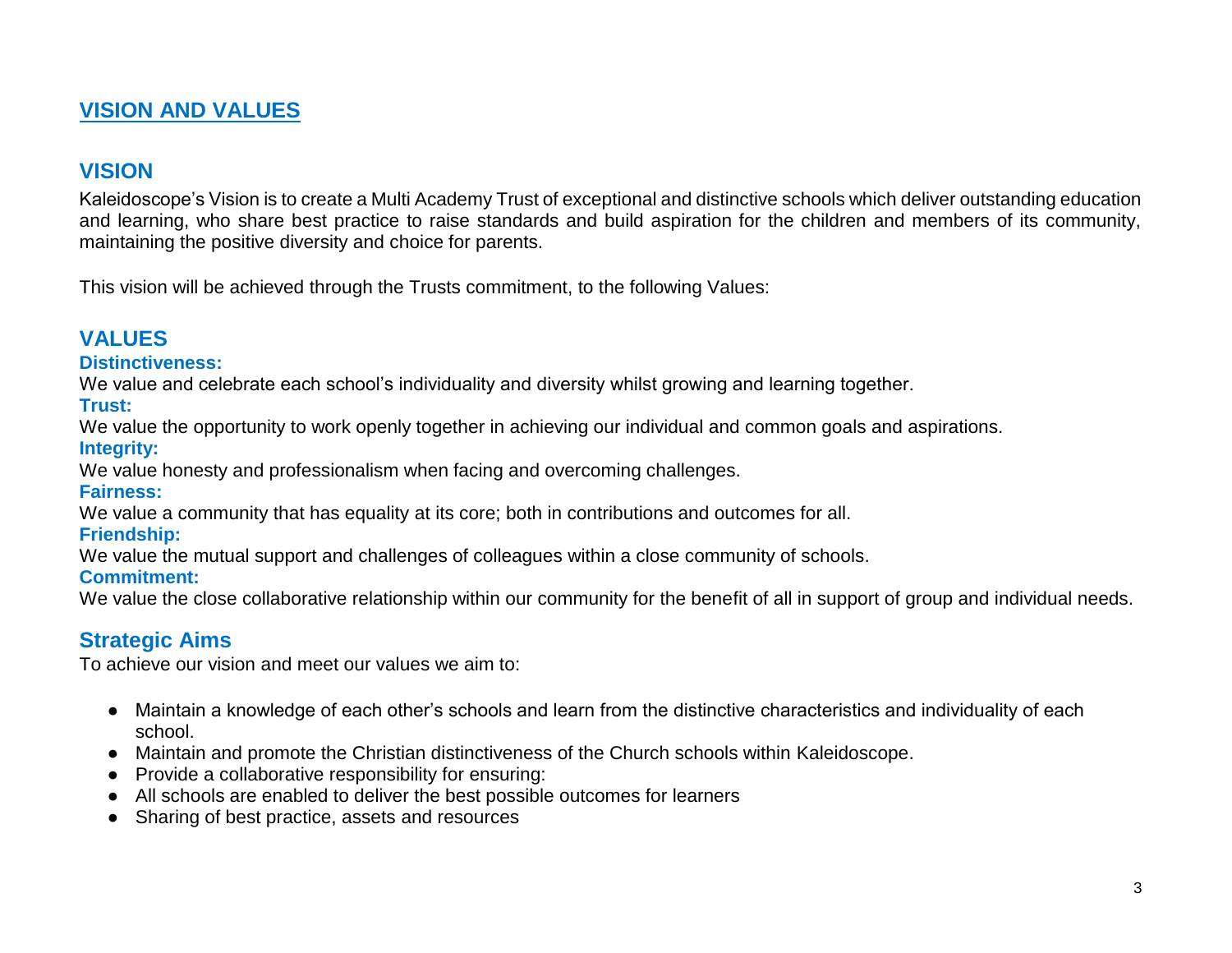- Continuous improvement for all schools
- Widening of curriculum and enrichment opportunities for all pupils
- To value each other's contributions, make improvements which are broadly aligned with each school's SDP and current governmental guidance and be accountable to each other and the communities we serve.
- Share, monitor and measure our educational and wellbeing goals for all children in schools within Kaleidoscope
- Create structures which achieve better use of resources through efficiencies in the provision and procurement of goods and service
- Explore and access additional sources of funding to support our aims
- Embed high aspirations and tackle low achievement and performance
- Develop our staff and provide additional career opportunities through Kaleidoscope
- Ensure that Kaleidoscope is outward looking and continues to work with all partners e.g.RSC, LA, other Trusts, the Diocese of Bath and Wells
- Become a leading light in the collaborative development of educational delivery and share our successes with others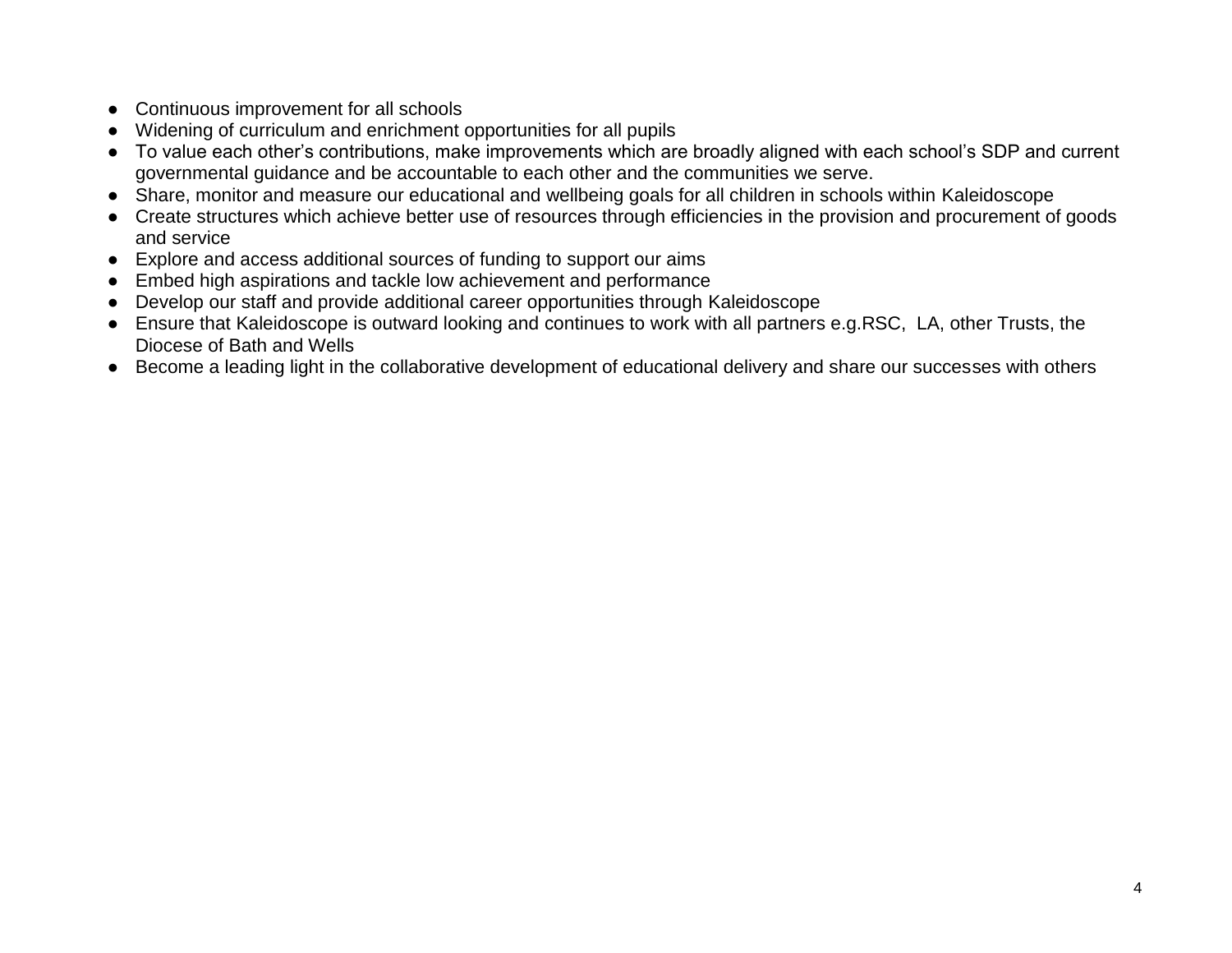# **KALEIDOSCOPE MULTI-ACADEMY TRUST 5 C's**



#### **LEADERSHIP AND GOVERNANCE**

As a Charitable Trust our Board ensures that the MAT complies with charity and company law requirements. The Board of Kaleidoscope has two core functions and that is to set the strategic direction of the organisation and ensure the financial probity of the Trust.

As a Multi Academy Trust, the Board of Kaleidoscope is responsible for all of the academies in the Trust. We do this by delegating functions to the Local Governing Body of each academy through a Scheme of Delegation.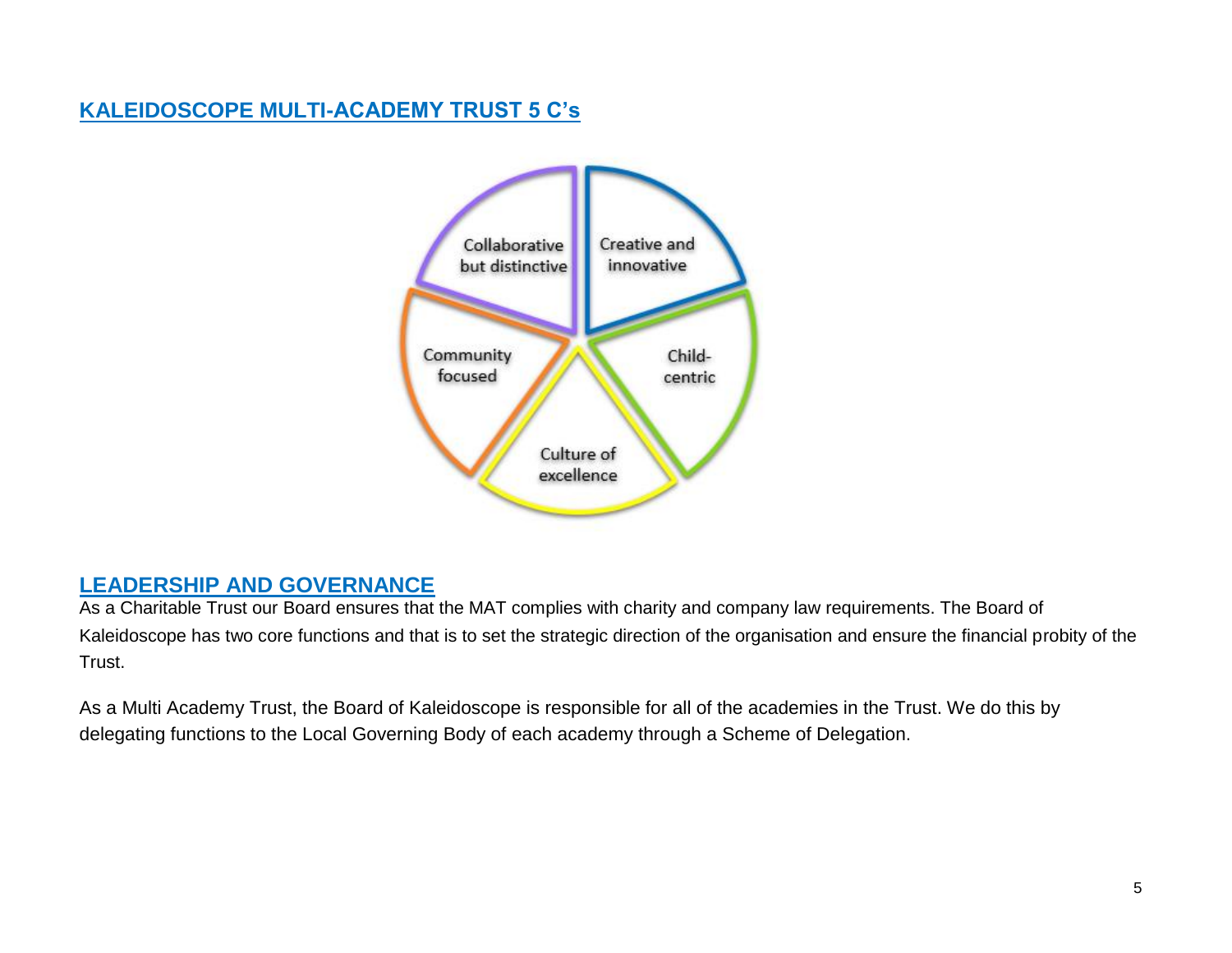



#### **DELEGATED ROLES**

Kaleidoscope believes that the best results will be achieved when each individual academy's LGB receives the level of responsibility and autonomy that is appropriate to their specific circumstances.

Where a school is not yet Good or Outstanding, there will be closer supervision of the school by Kaleidoscope through its officers and consultants. Those that are Good or Outstanding will receive light touch supervision and support so that the LGB will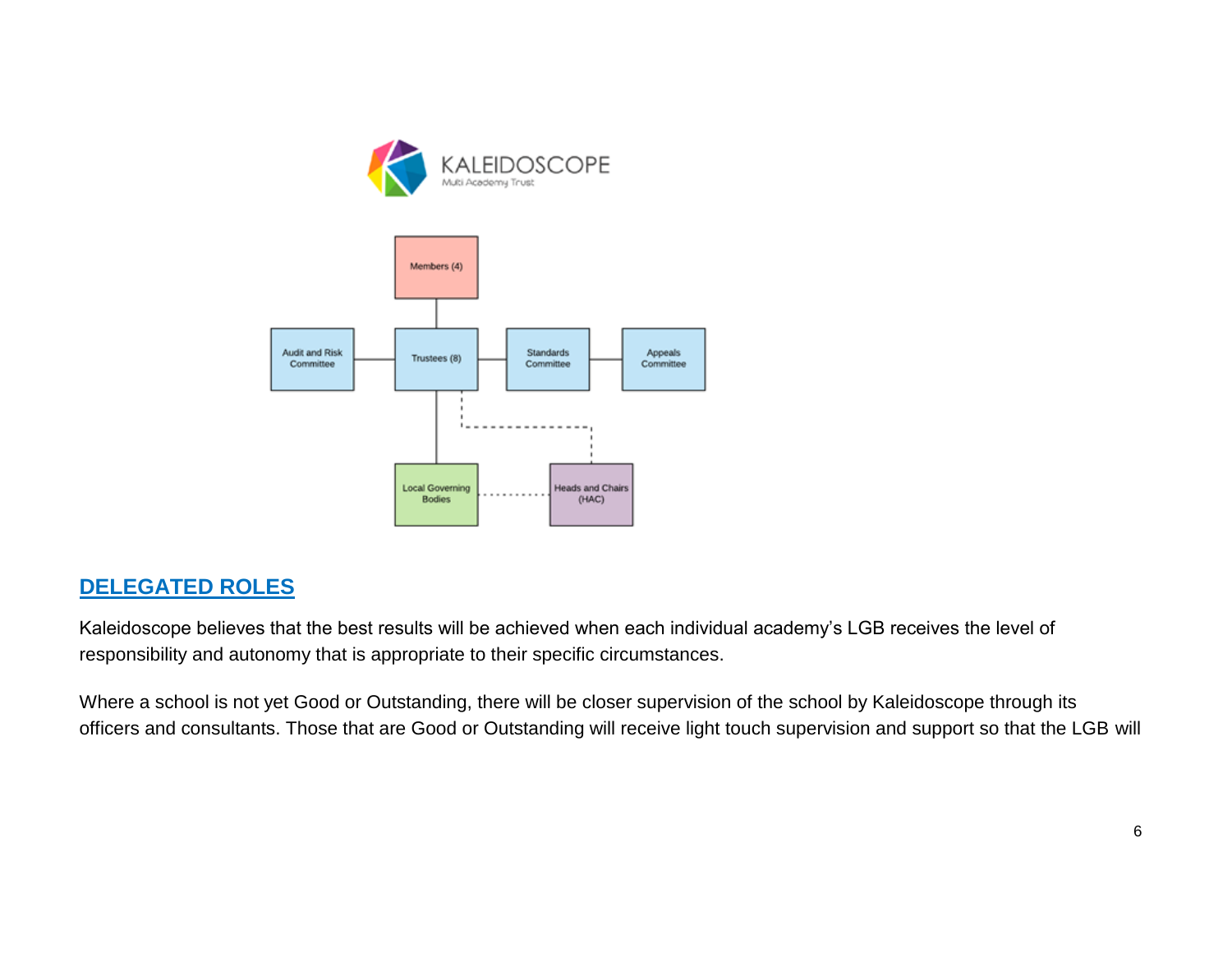operate with maximum autonomy as detailed within the Scheme of Delegation. The Trust Board must have clear oversight and are accountable for the schools within the MAT.

For governing bodies to carry out their role effectively, governors must be:

- Prepared and equipped to take their responsibilities seriously
- Acknowledged by the lead professional in the schools and accountable to the Trust Board.
- Supported by the appropriate authorities in that task
- Willing and able to monitor and review their own performance

We would expect the core business of each LGB to be:

● LGB's will approve the appointment of their Chairs, ensure that parents are elected to each LGB and will follow the structure and organisation as outlined within the KMAT Terms of Reference for Local Governing Bodies

Responsibilities will include:

● Building an understanding of how the school is led and managed

Monitoring whether the school is:

- Working within agreed KMAT policies
- Ensure local policies are in place, up to date and followed
- Is meeting the agreed targets
- Monitor that the school website complies with statutory and KMAT requirements, is clear, informative and promotes the school
- Monitors and reports that KMAT safeguarding procedures and training are in place
- Monitors and reports that staff and pupil wellbeing is a high priority
- Monitors and reports that the KMAT Health and Safety procedures and training are in place and followed
- Monitor that the school building is safe and well managed
- Monitor that the school has a broad and balanced curriculum and meets national and local requirements
- Monitoring that its finances and resources are within the budget set and agreed by the Trust Board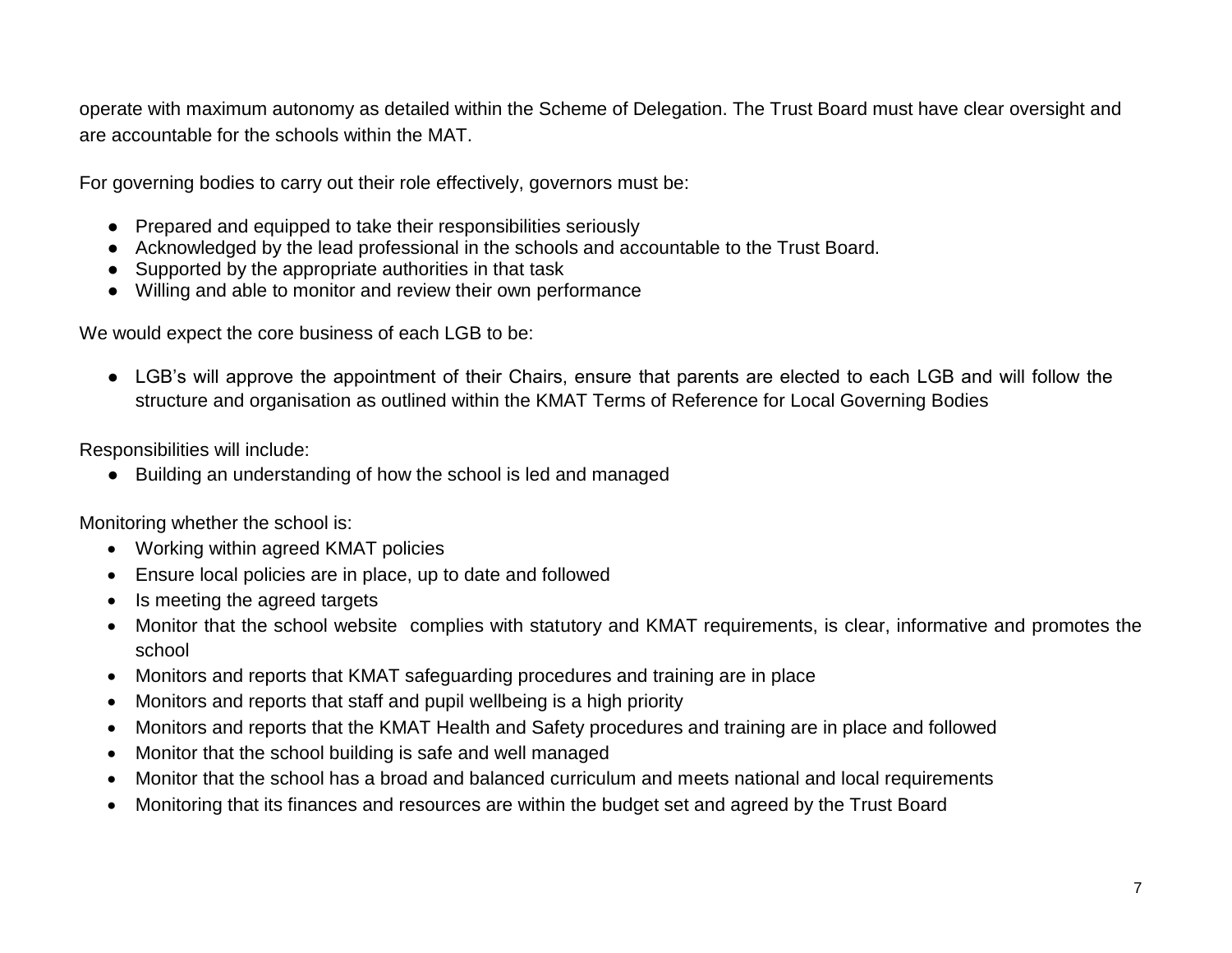- Engaging with stakeholders
- In the case of Church Schools demonstrating Christian distinctiveness and working with the agreed policies and principles of the Church of England and Diocese of Bath and Wells
- Form a panel to review complaints and exclusions
- Support the recruitment process
- Providing a representative to advise the CEO as part of the Headteacher/Executive Headteacher appraisal process
- Monitors that the school has suitable and sufficient staffing
- Reporting to the Board through the Governor representative attending HAC

#### *Full details are included within the Scheme of Delegation and Local Governing Body Terms of Reference.*

# **ACCOUNTABILITY**

The Board of Trustees delegates responsibility for delivery of the vision and strategy to the CEO. The MAT Trustees Board holds the CEO to account for the performance of the Trust, including the performance of the academies within the Trust. The CEO in turn holds other MAT Centralised staff and Headteachers to account by line managing them.

The Scheme of Delegation also includes delegation to the CEO and Academy Headteachers as well as to the committees of the Board of Trustees. The Board cannot delegate its responsibility or accountability, but delegates some of the detailed scrutiny, oversight and decision-making.

As the CEO is accountable to the Board for the performance of the Trust as a whole, the CEO will report to the Board on the performance of the Trust including on the performance of the Trust's schools, although this may be supplemented by monitoring reports from the LGBs.

The Trust Board determines on a case by case basis whether to delegate some day to day decision making, actions and monitoring concerning the performance of each academy to the Local Governing Body. (LGB).

Factors which may influence the decision to delegate include:

- School performance
- A recent Ofsted report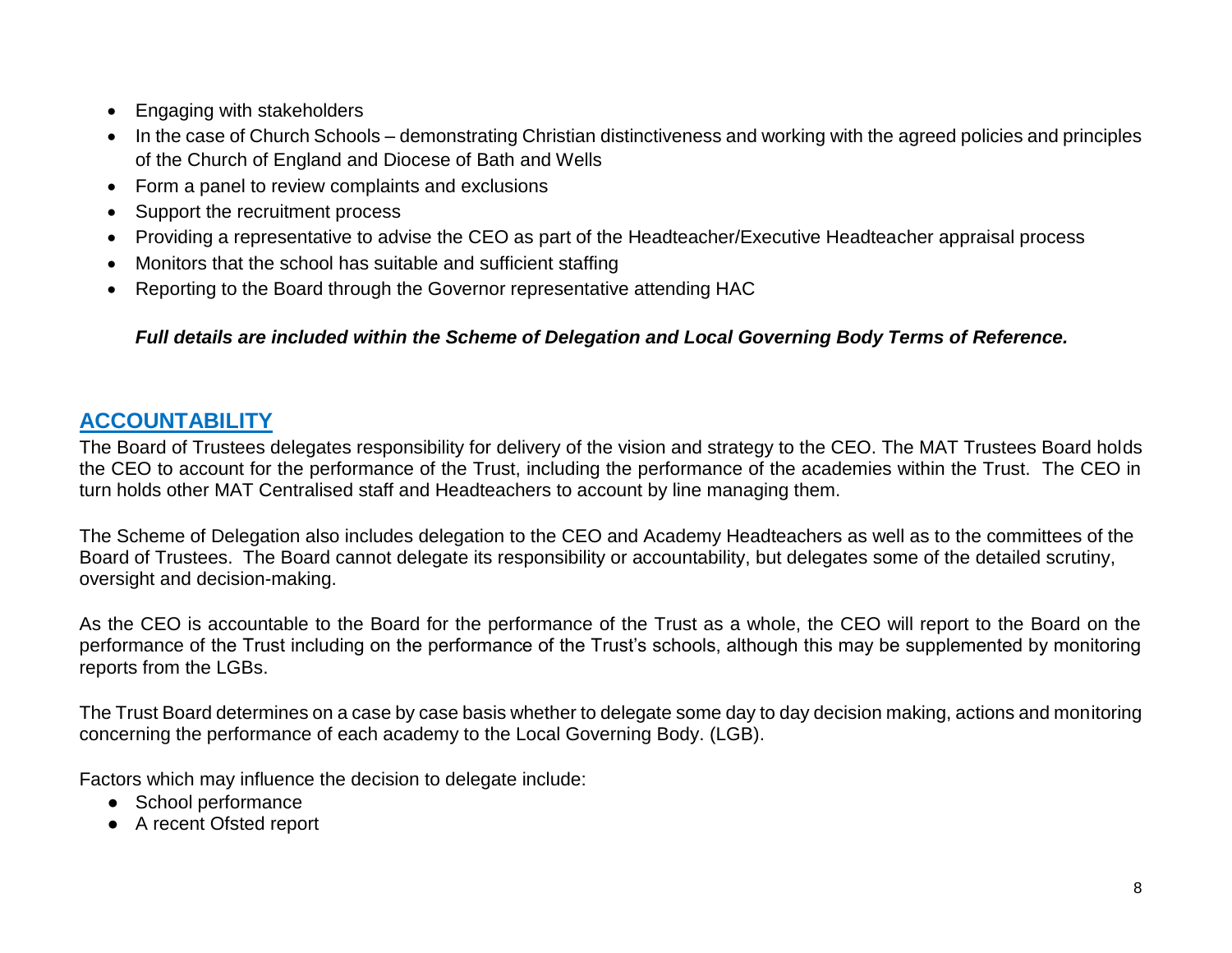- Financial and administrative performance
- Leadership and governance capacity and capability
- Due diligence
- RAG Rating

Regardless of the schools' performance, the Board of Trustees retains overall control, not the individual school; for this reason this model is referred to here as 'Earned Autonomy'.

This model of earned autonomy requires more than one scheme of delegation. It should also be noted that the phrase 'earned autonomy' is used to show that some Local Governing Bodies have decision making powers and some may be advisory (known as Local Academy Councils).

A Local Governing Body with decision making powers still reports to the Trust Board and its powers and decision making functions can be amended or revoked.

The Trust Board will review the performance of the CEO. The CEO is responsible for leading the Performance Management of the Headteacher.

#### **For those academies with local level delegation:**

The Local Governing Body (LGB) is responsible to the Trust Board. It is tasked with monitoring whether the school is working within the agreed policies, whether standards are being met, and if the money is being well spent. The LGB will use its detailed knowledge and engagement with stakeholders to ensure that their school is being well run and will report to the Trust Board. (See above for more detail).

#### **For those academies with restricted delegation:**

The Local Academy Council's role is to understand how the school is led and managed, acting as the eyes and ears of the school and its community and have a role in influencing decision-making. They will report to the Trust Board.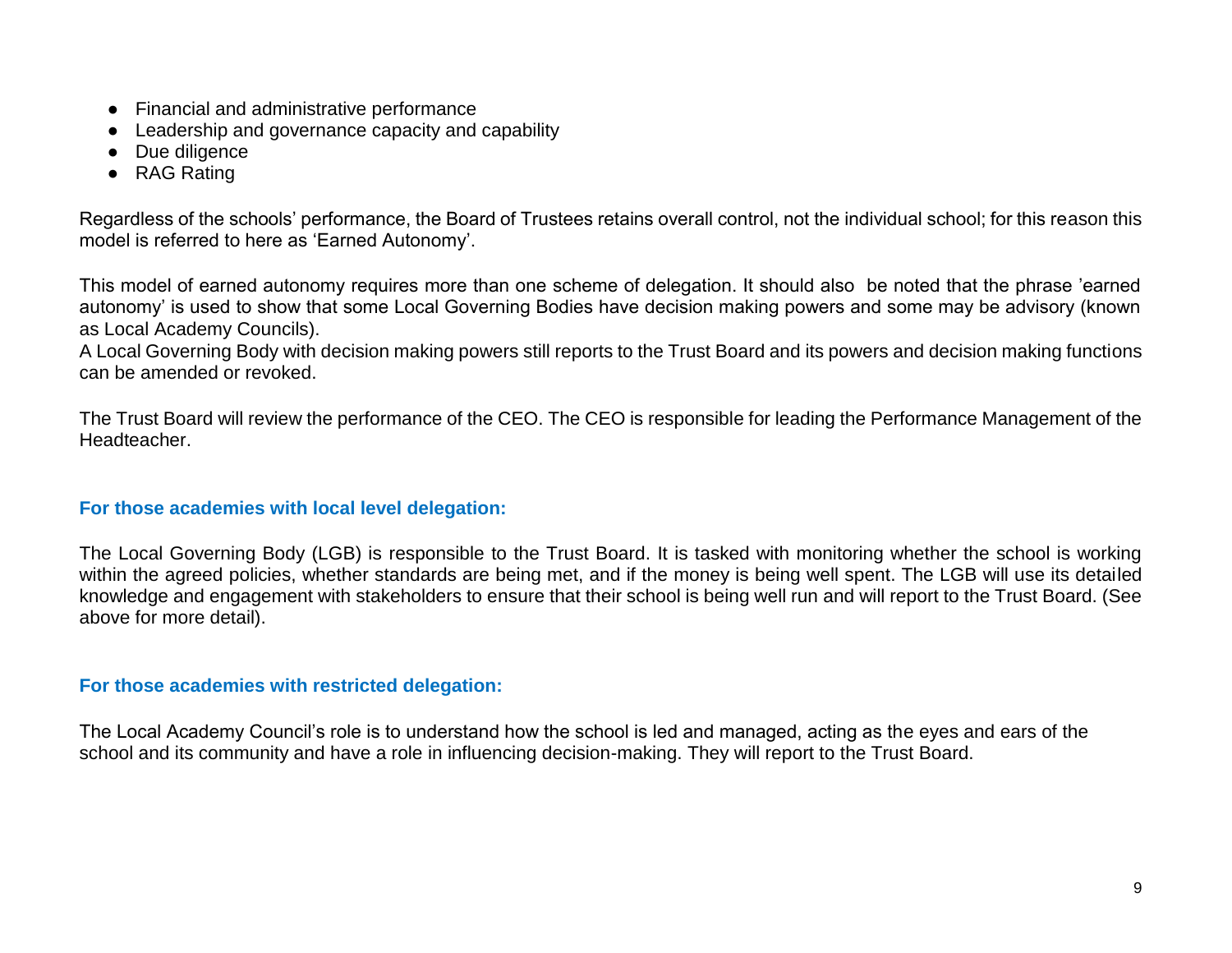# **LEADERSHIP STRUCTURE**



#### School Improvement Structure (Collaborative Model)

Senior Executive Leadership Team - (CEO and CFO)

Executive Leadership Team- (CEO, EHT, HT, HoS)

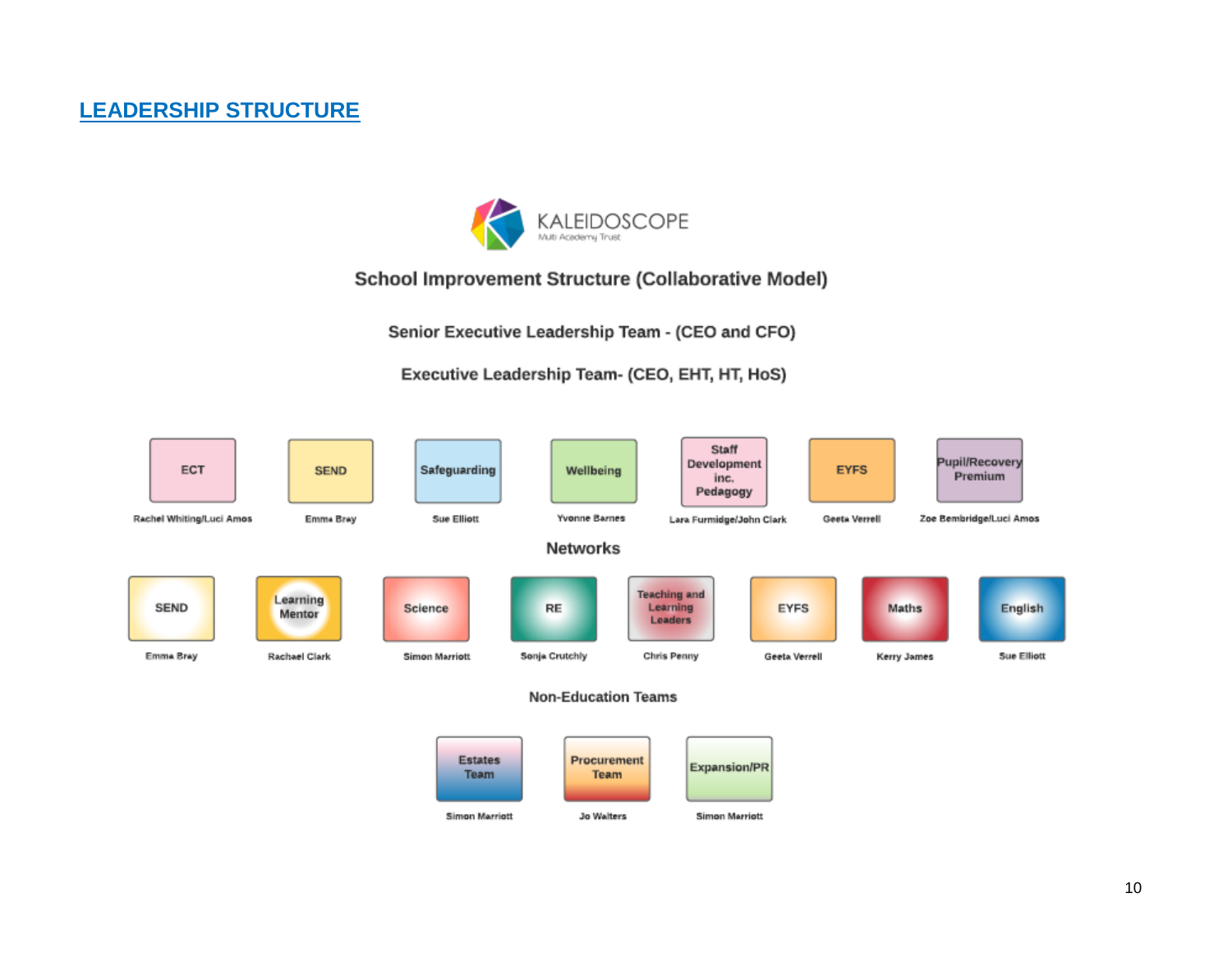# **MODEL FOR SCHOOL IMPROVEMENT**

As set out in our vision statement, the core purpose of the Kaleidoscope Multi Academy Trust is to deliver an exceptional education for all learners in our Trust community. We will use this principle in developing an effective model for school improvement, which will ensure impact on the achievement and life chances of every child in the Trust.

In order to achieve this we have established the following Quality Assurance Procedures.

#### **RAG RATING/SEF REVIEW**

Each school will review its performance using the Kaleidoscope RAG Rating/SEF criteria. This is a live document which will be updated throughout the year. The judgements will be reviewed by school leaders, Governors, CEO and then reported to the Trust Board.

The focus areas include.

- SIAMS grade (if appropriate)
- **Pupil attainment**
- Pupil Progress
- Leadership and Management
- **Quality of Education**
- EYFS
- Behaviour and Attitudes
- Wellbeing and Personal Development
- Safeguarding
- Governance
- **Finance**
- HR/Staffing
- **Health and Safety**
- **Exclusions**
- Attendance
- School's Overall Impact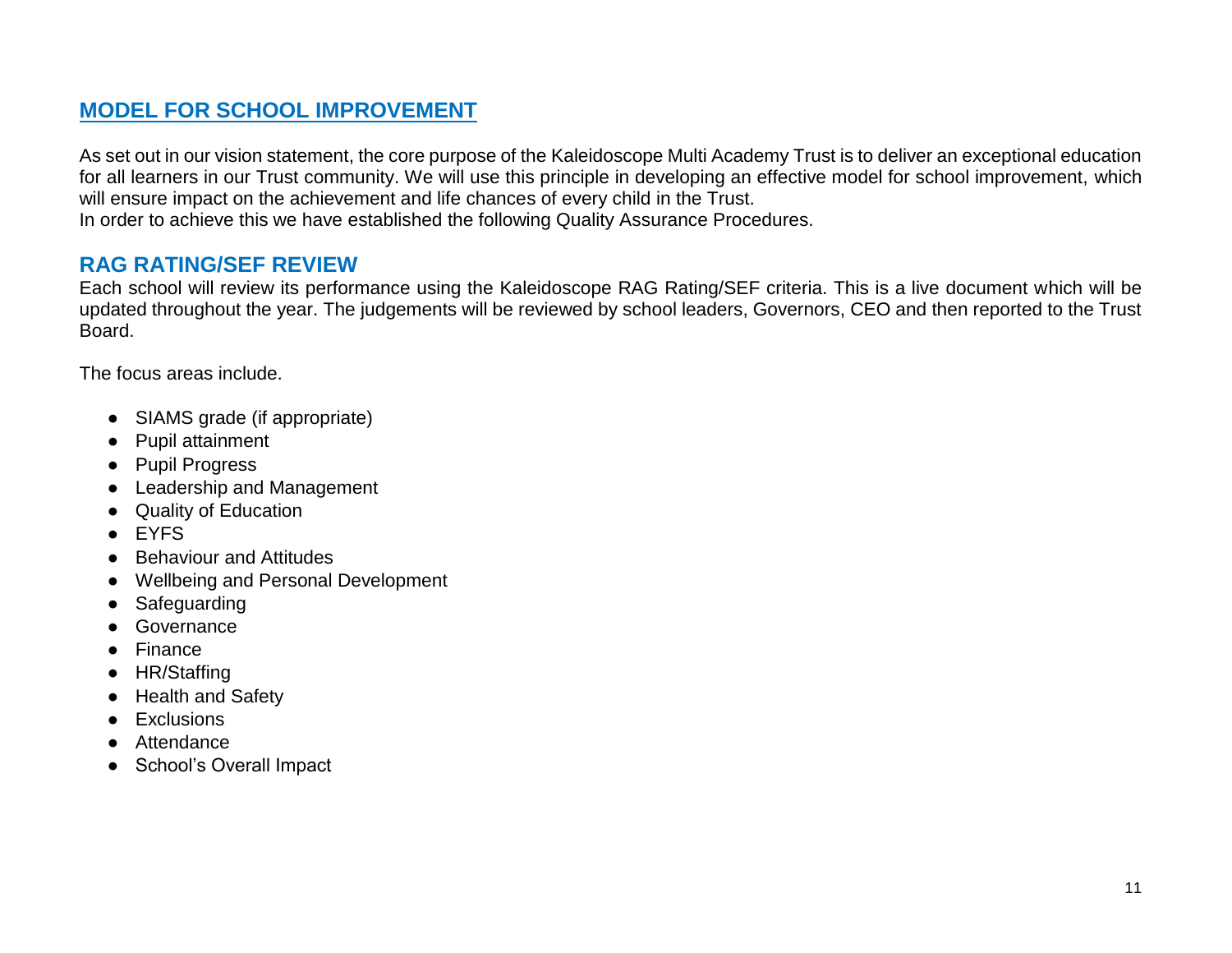If the school is showing a range of red indicators across key areas then the following process is applied:

1) Meeting with the CEO to discuss issues and review actions, and support – in line with the School Improvement Pathway.

2) If rapid improvement is not evidenced a full review is undertaken by the CEO and other professional/s.

3) If the outcome of the review causes concern (leadership capacity cannot enable rapid improvement) then the Trust Board meet to determine whether the school maintains Earned Autonomy.

#### **Shared data and Assessment Systems**

Kaleidoscope has common systems for recording assessments, targets and attendance. FFT Aspire and FFT Pupil Tracking are the core MAT wide systems for this. There is a Kaleidoscope Assessment Timetable which specifies set assessment points, common assessment formats and the specific year groups assessed. Reports are used to monitor in school progress/attainment and compare progress/attainment across Kaleidoscope as benchmark against national data. Judgements which are aligned to the RAG rating. The Trust Standards Committee meets at least three times per year to monitor/analyse data and the CEO reports findings, strengths, areas to develop and actions to the Trust Board. The termly CEO visits analyse these areas in detail.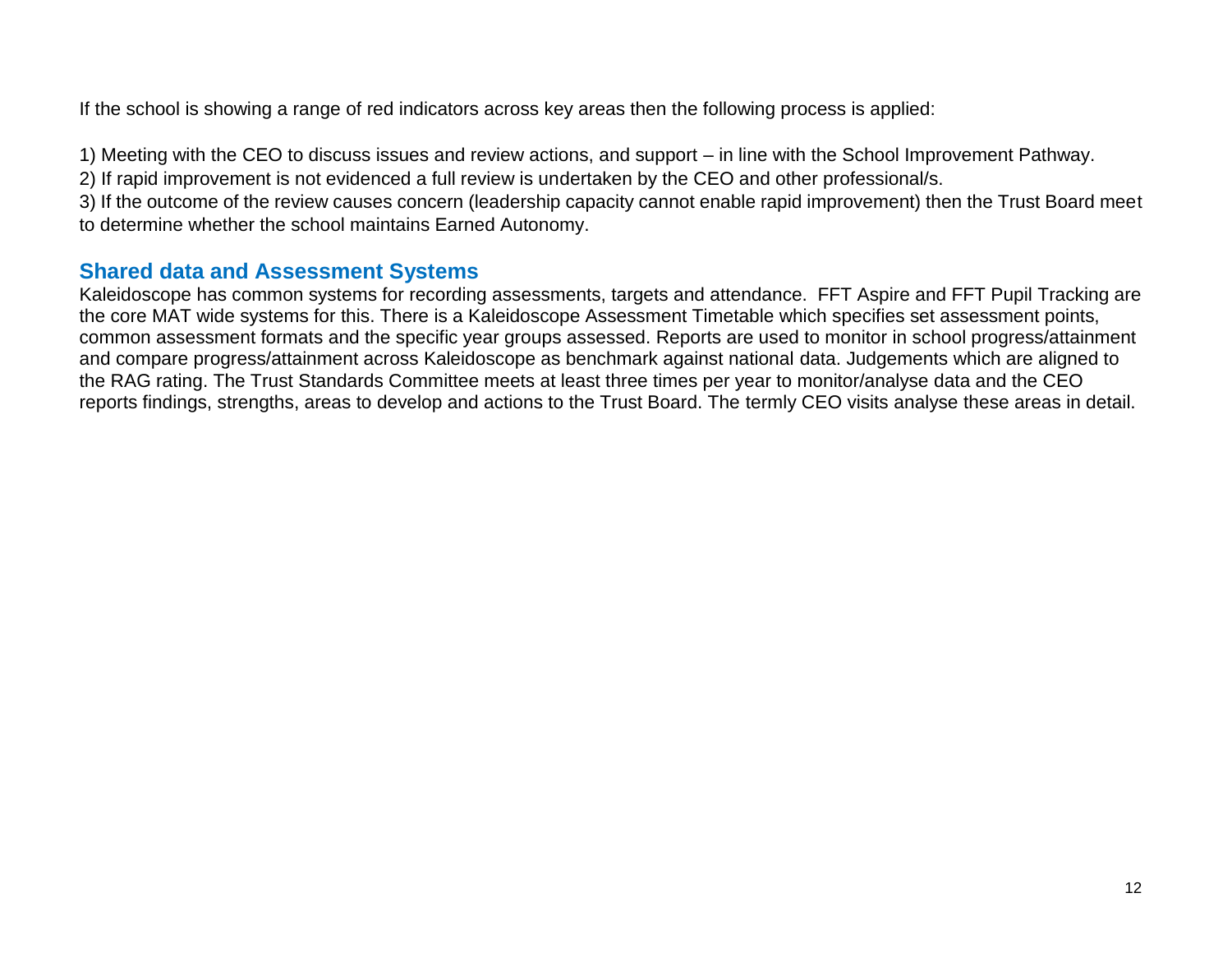#### **KALEIDOSCOPE SCHOOL IMPROVEMENT MODEL**



\*Each school will have a Review conducted by our external Advisor linked to an area of school improvement

Additional support will follow the School Improvement Pathway document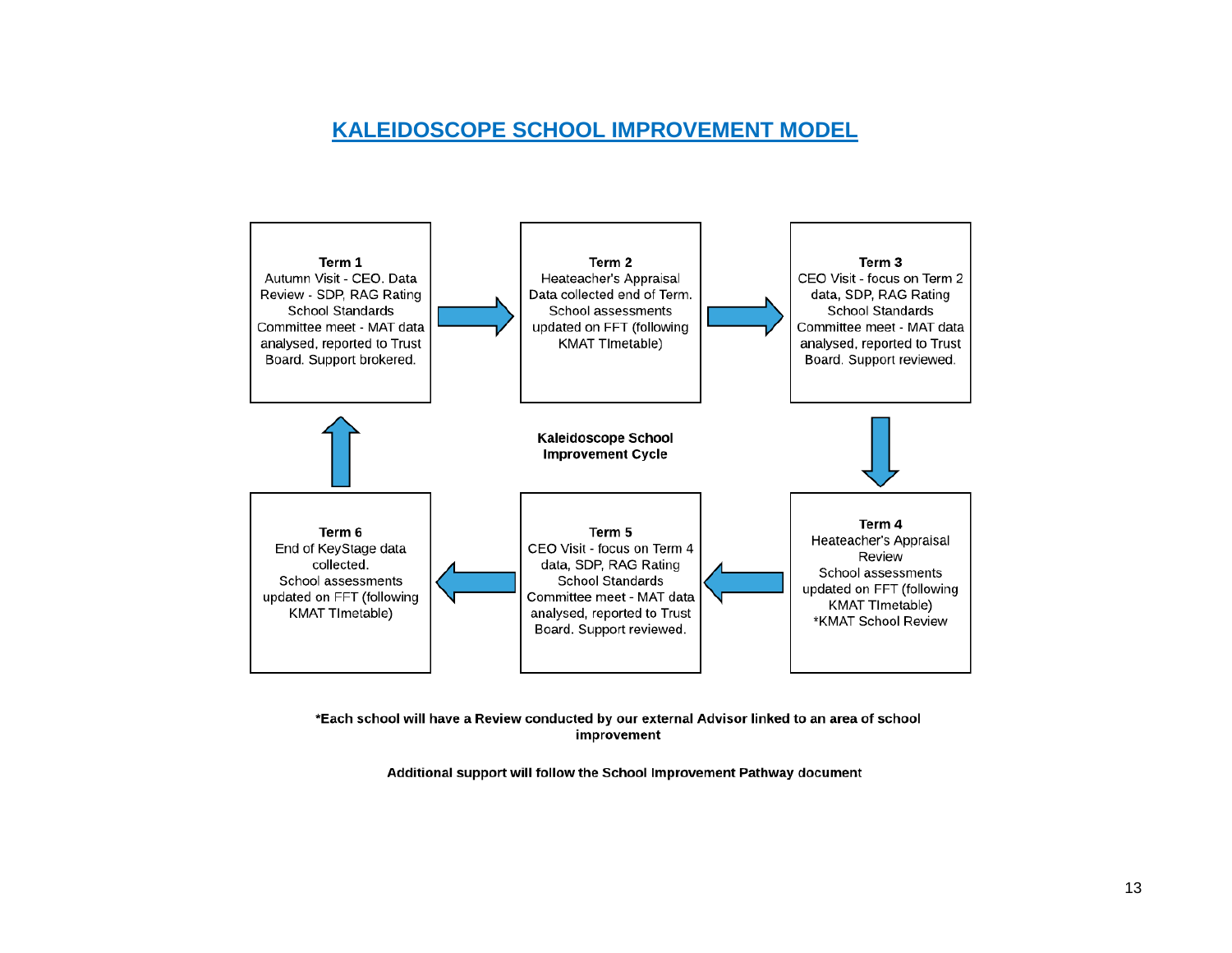# **STRATEGIC AND POLITICAL CONTEXT**

The Academies Act 2010 started the political journey that allowed more schools to become academies. The Education Act of 2011 then increased the powers of the Secretary of State for Education to intervene in poorly performing schools and require these to become Academies. It also created the presumption that all new schools will be academies or free schools.

The introduction of the role of Regional Schools Commissioner in September 2014 followed by the National Schools Commissioner in March 2016 has built an additional level of monitoring and scrutiny at a more local level for all academies and multi academy trusts.

# **GEOGRAPHY AND COMMUNITIES WE SERVE**

Kaleidoscope MAT originally formed in Weston-super-Mare, when two smaller groups of schools that had been collaborating closely, joined together as Academies in September 2017. Initially Ashcombe, Becket, Christ Church C of E, Hutton C of E, St Martin's C of E and Worle Village Primary Schools formed Kaleidoscope in September 2017. In February 2019, Crockerne C of E Primary School joined us.

Our schools are proud of the communities they serve, wanting to maintain their local identity within those communities whilst also benefiting from even closer collaboration as part of Kaleidoscope MAT. Four of our schools are Church Schools. We have close links with the Diocese of Bath and Wells and celebrate/promote the Christian distinctiveness of these schools. There are pockets of severe deprivation in parts of central Weston, and in parts of Worle. The communities in Weston are heavily reliant on tourism for employment, although there are significant numbers that commute into Bristol every day.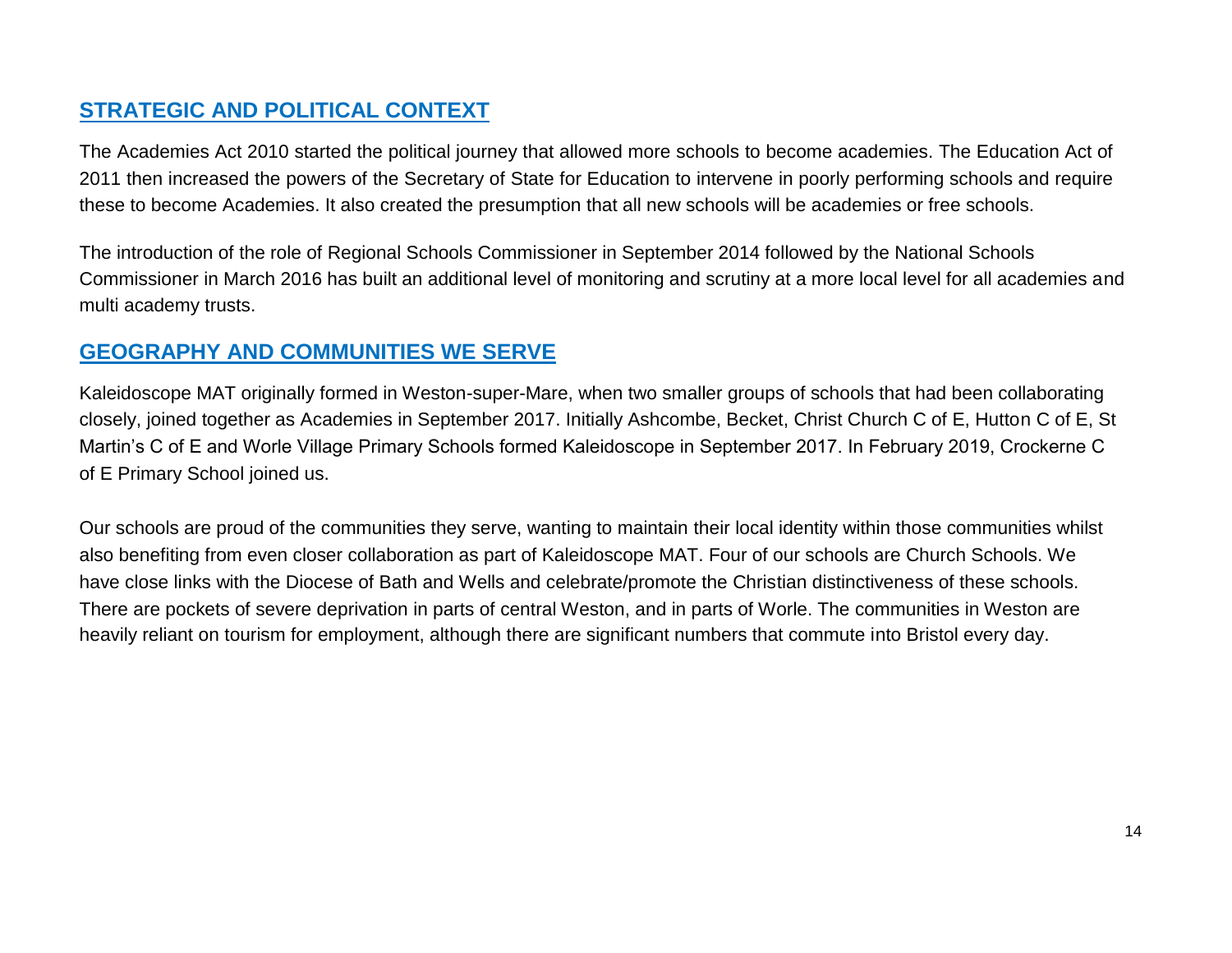#### **STRATEGIC PLANNING 2021-2024**

### **Strategic Objectives**

As a Multi Academy Trust we have clear strategic aims which are founded on our mission and values. This plan sets out objectives to ensure that as a Trust, the public, parents and all stakeholders have confidence in our approach. We aim to deliver in:

#### **Strategic Leadership and Governance:**

To ensure that the Kaleidoscope Board of Trustees acts on behalf of its moral and legal owners in the best interests of the Trust, governing lawfully in accordance with its Articles of Association and having governance arrangements that demonstrate legitimate and visionary leadership, clarity of governing and managerial relationships, effective oversight, adequate support structures for sustainability and to achieve the greatest possible economies. Roles and responsibilities are detailed within the Scheme of Delegation and within the Terms of Reference for each specific level of governance.

#### **School Improvement - Teaching and Learning:**

To ensure that our academies provide the very best teaching in order to promote and provide high quality learning for our children and young people and that there is support in place for teachers to achieve this and make a difference for our pupils.

#### **Pupil and Staff Wellbeing:**

To ensure our curriculum, wider curricular support, and specific support including safeguarding, social, emotional and SEND enable our children to be confident and resilient in their learning, social interactions and be ready for their next stage of education.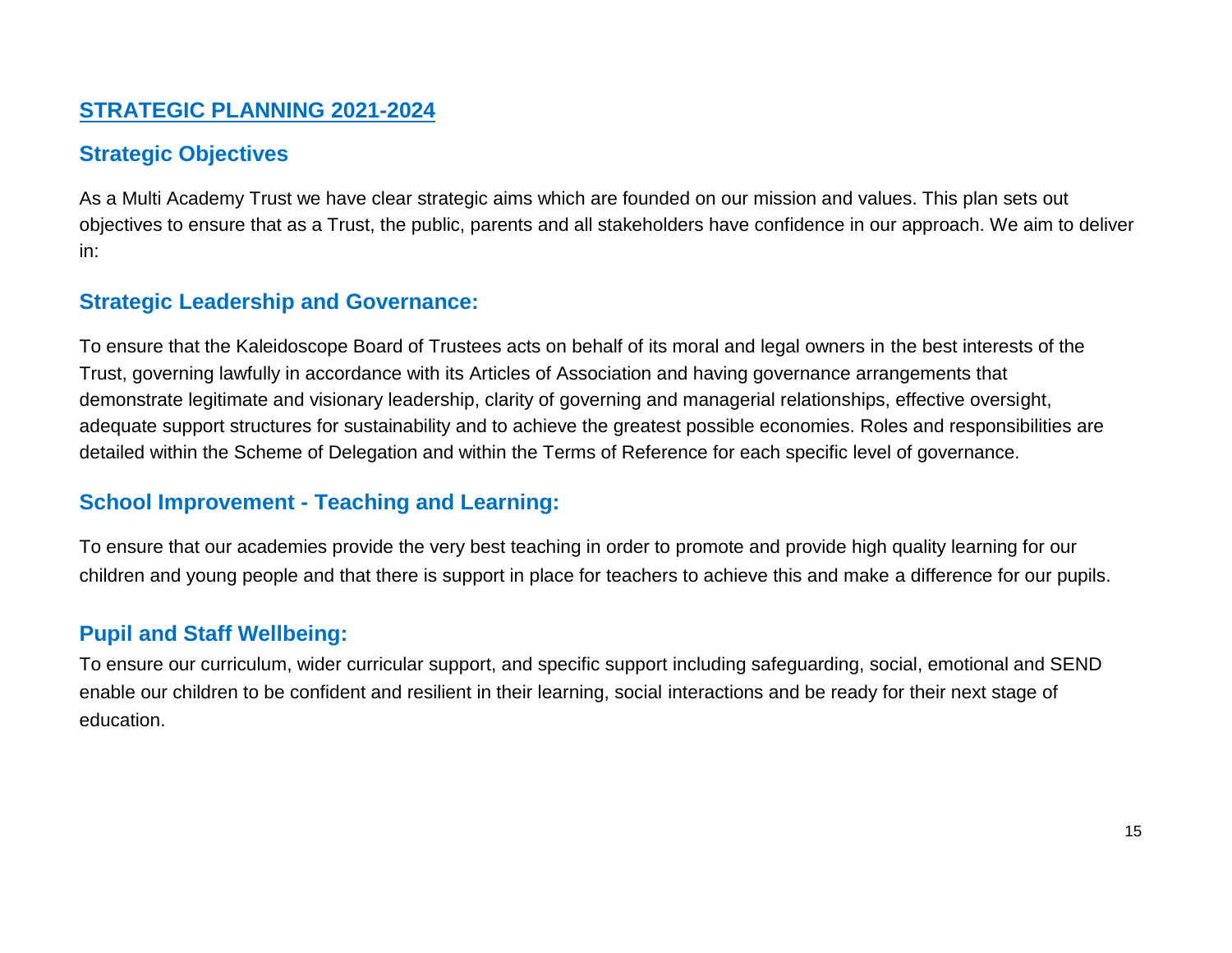To ensure that our staff are well supported and developed professionally, we monitor workload and review systems and practice to remove unnecessary workload burdens. KMAT staff have access to a 24 hour helpline and counselling service.

#### **Continued Professional Development:**

To implement a CPD programme for our academies to ensure that our staff have the right skills to further raise standards deliver good teaching and learning and disseminate good practice to ensure the rapid improvement

#### **Quality Assurance:**

To ensure that there is a rigorous and robust programme of Quality Assurance that helps to support teachers, build expertise and capacity and raise standards in our academies to deliver positive outcomes for pupils.

# **Integrated Support & Shared Services:**

To ensure that the Trust has business arrangements that are efficient and effective and enables it to deliver on its commitments to grow and prosper and deliver value for money across all of the Trust. Delivering best practice, minimisation of risk and for management of resources to be concentrated to the front line of our academies.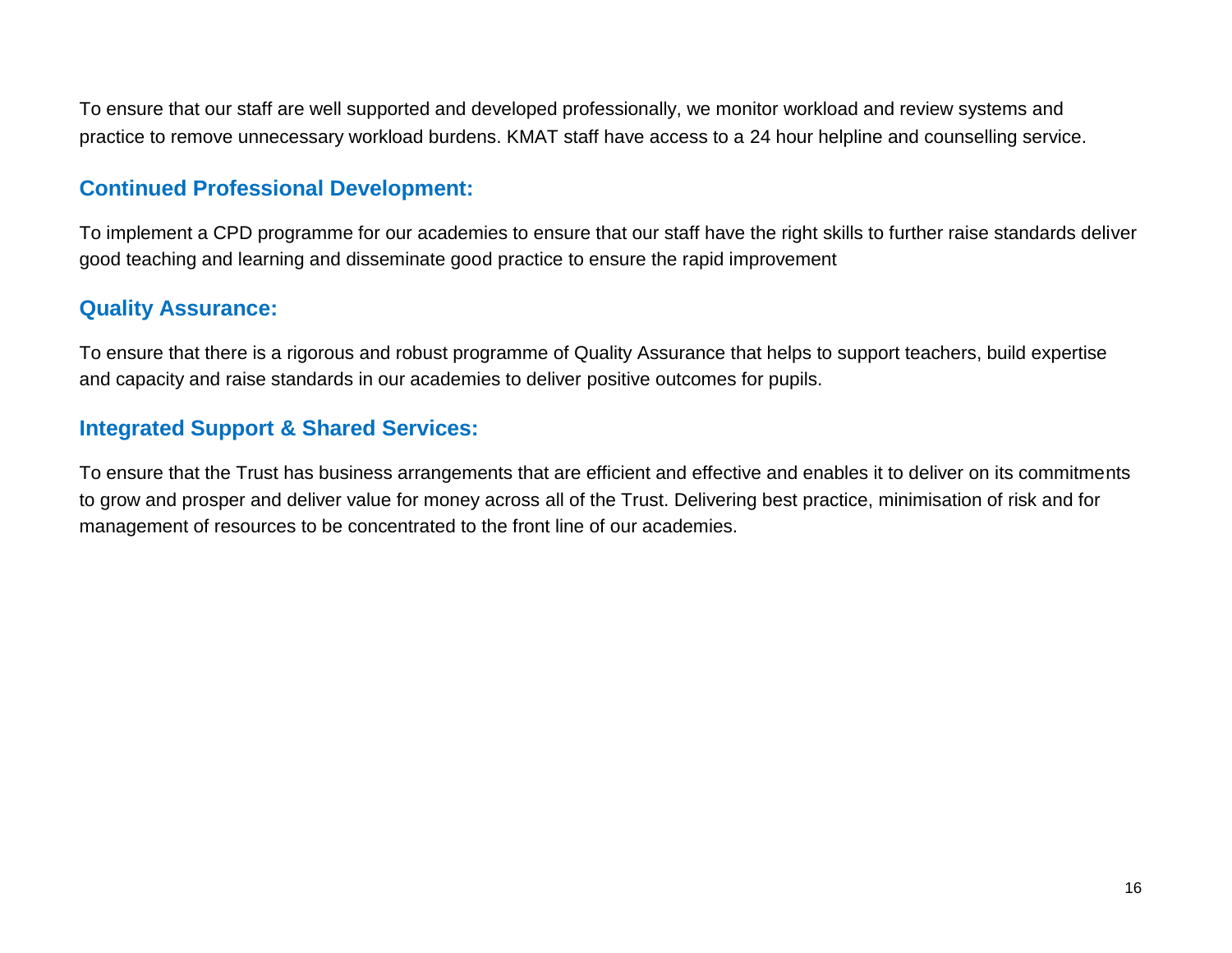### **OBJECTIVES 2021-2024**

On our journey to deliver against the 3 year strategic objectives in 2021 -2024 we will focus on the following:

- 1. Enhancing leadership and governance at all levels
- 2. School improvement, standards and effectiveness
- 3. Enhance pupil and staff wellbeing
- 4. Develop 3 year financial forecasting and make savings to ensure long term financial health and balanced budgets.
- 5. Develop the curriculum so that it meets Ofsted expectations
- 6. Plan staff development to improve practice and opportunities across the MAT

A key focus for Kaleidoscope is there is a drive for raising standards across the curriculum to enable our pupils to achieve well. Additional support and procedures will be put in place to support a school which is at risk as detailed within the RAG Rating.

#### **Developing & Growing Kaleidoscope Central Operations**:

A key strategy is to promote and develop the Trust and the services we offer to our schools. This means that our Academies can focus on improving Teaching & Learning and delivering educational excellence. We will work across a range of partnerships including neighbouring Multi Academy Trusts, and other partners to share good practice and jointly procure services to bring about better value for money and economies of scale.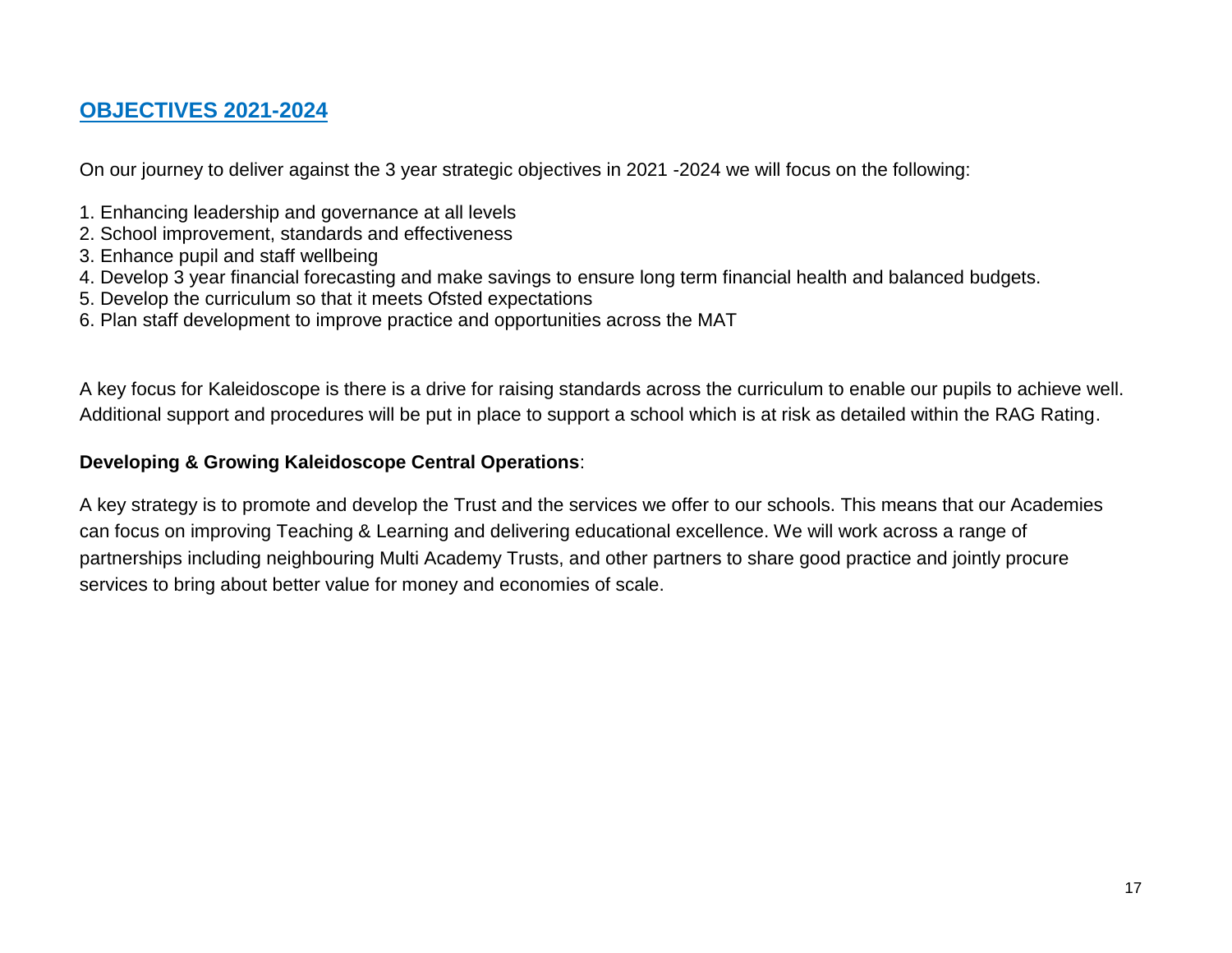# **HEADLINE SHORT TERM PLAN 2021-2022**

| Leadership and<br>Governance                                                                                                                                                                                                          | <b>Standards</b>                                                                                                                                                                                                                                                                                                                                                                                                                                                                                                                                                                               | Wellbeing                                                                                                                                                                                                                                                                                 | <b>Finance</b>                                                                                                                                                                                                                | <b>Curriculum</b>                                                                                                                                                                                                                                                                                                                                           | <b>CPD/Pedagogy</b>                                                                                                                                                                                                                                                                                                                                                                                                                                                       |
|---------------------------------------------------------------------------------------------------------------------------------------------------------------------------------------------------------------------------------------|------------------------------------------------------------------------------------------------------------------------------------------------------------------------------------------------------------------------------------------------------------------------------------------------------------------------------------------------------------------------------------------------------------------------------------------------------------------------------------------------------------------------------------------------------------------------------------------------|-------------------------------------------------------------------------------------------------------------------------------------------------------------------------------------------------------------------------------------------------------------------------------------------|-------------------------------------------------------------------------------------------------------------------------------------------------------------------------------------------------------------------------------|-------------------------------------------------------------------------------------------------------------------------------------------------------------------------------------------------------------------------------------------------------------------------------------------------------------------------------------------------------------|---------------------------------------------------------------------------------------------------------------------------------------------------------------------------------------------------------------------------------------------------------------------------------------------------------------------------------------------------------------------------------------------------------------------------------------------------------------------------|
| Enhance KMAT<br>Leadership and<br>Governance at all levels.<br>Introduce and develop the<br>Executive Leadership<br>Team.<br>Expand and develop<br><b>KMAT Networks so that</b><br>they drive KMAT<br>development and<br>improvement. | To raise achievement<br>across all Kaleidoscope<br>schools. To develop high<br>quality pedagogy, systems<br>and practice.<br>Increase outcomes in<br>Writing.<br>Increase outcomes at<br>Higher Standard.<br>New Early Years<br>Framework consistently<br>planned and implemented<br>across KMAT.<br>Phonics schemes are<br>verified by the DFE<br>Catch-Up / Recovery<br>Funding and National<br>Tutoring Programme is<br>well planned and used to<br>support pupils to make<br>rapid progress.<br>To rapidly raise the<br>standards, progress and<br>attainment at Becket<br>Primary School. | <b>Pupil and staff Mental</b><br>health and wellbeing is a<br>key Kaleidoscope priority<br>in our curriculum, pastoral<br>care, policies, procedures,<br>training and support.<br>This includes supporting<br>the longer-term impact of<br>COVID-19 on pupils and<br>staff mental health. | Further develop systems<br>for 3 year budget<br>forecasting.<br>Review staffing structure<br>and conduct restructuring<br>to make necessary<br>savings.<br>Seek savings for MAT<br>supplies and services<br>Pursue expansion. | All MAT schools have<br>embedded a broad.<br>progressive curriculum,<br>which has a clear focus on<br>knowledge and skills.<br>MAT schools curriculums<br>have a clear intent.<br>implementation and<br>impact.<br>Schools provide a<br>comprehensive<br>Home/Blended Learning<br>offer and can revert to this<br>to support isolating pupils<br>or groups. | Develop a comprehensive<br>programme for staff<br>development (at each<br>career stage including<br>ECT) and create more<br>opportunities for staff<br>career progression within<br>Kaleidoscope.<br>Develop a KMAT approach<br>to pedagogy, teaching and<br>learning.<br>Create a KMAT list of<br>experts (Resource Base)<br>accessible for school<br>support and improvement.<br>Develop a MAT<br>Professional Development<br>Network to facilitate school<br>training. |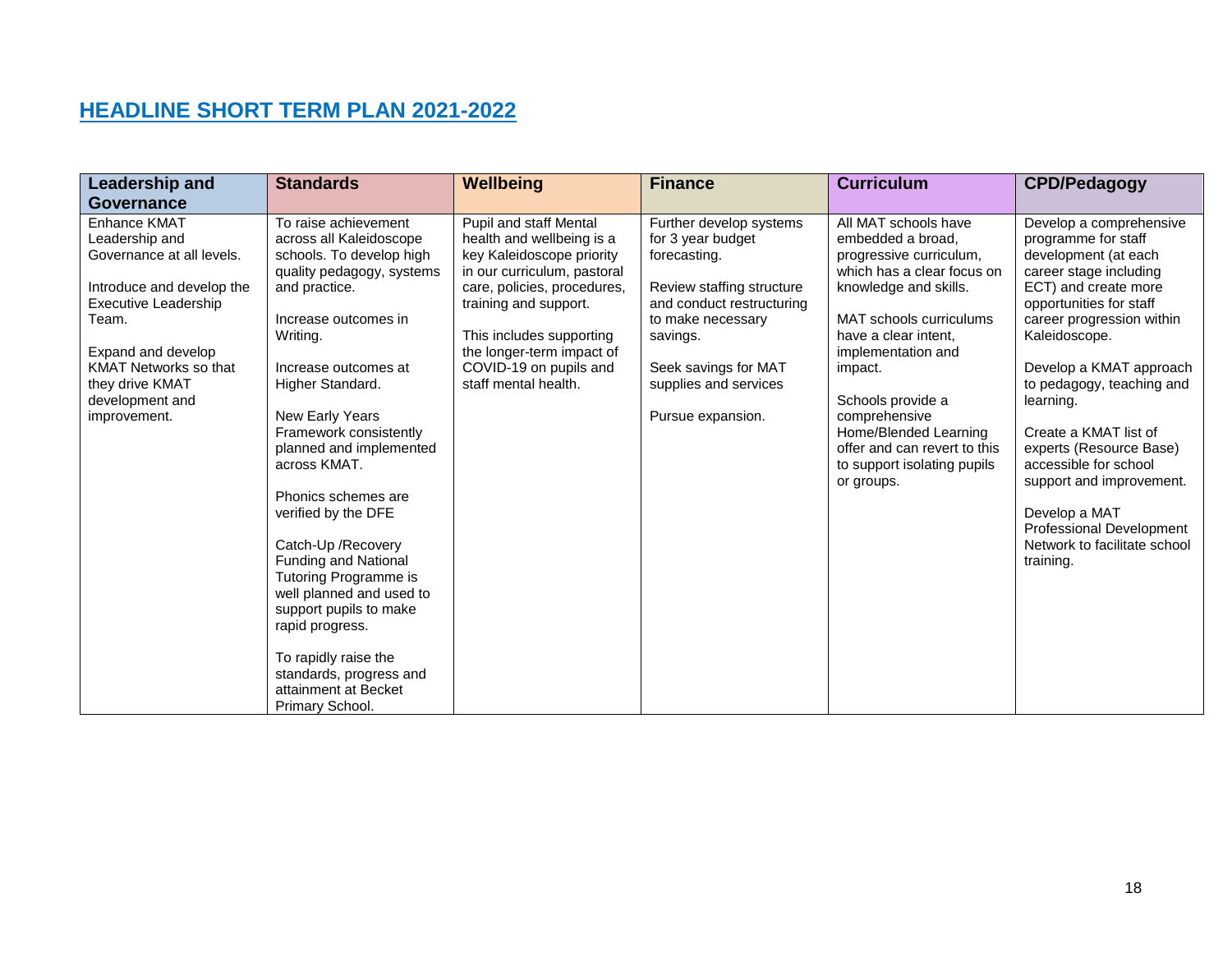# **DETAILED SHORT TERM PLAN 2021-2022**

| Objective 1: Enhance KMAT Leadership and<br>Governance at all levels.                                                                                                      |                                     | <b>Success Criteria</b><br>New ELT has MAT wide impact raising standards and improving practice<br>Networks have MAT wide impact in raising standards and improving practice<br>More staff have opportunities to be involved with MAT wide improvement<br>$\bullet$<br>Leadership knowledge and skills developed due to greater available<br>opportunities.<br>Full complement of Members, Trustees and Local Governors<br>Governance is well trained and fully knowledgeable of MAT issues (appropriate to<br>each level).<br>Governance at all levels has the wide range of skills and knowledge needed for<br>the roles.<br>Clear systems (electronic) and processes are in place to enable Trustees (at MAT<br>level) and Governors at school level to monitor key areas and hold leaders to<br>account |                                                                      |         |                                                                |                                                                                                     |  |
|----------------------------------------------------------------------------------------------------------------------------------------------------------------------------|-------------------------------------|-------------------------------------------------------------------------------------------------------------------------------------------------------------------------------------------------------------------------------------------------------------------------------------------------------------------------------------------------------------------------------------------------------------------------------------------------------------------------------------------------------------------------------------------------------------------------------------------------------------------------------------------------------------------------------------------------------------------------------------------------------------------------------------------------------------|----------------------------------------------------------------------|---------|----------------------------------------------------------------|-----------------------------------------------------------------------------------------------------|--|
| <b>Actions</b>                                                                                                                                                             | <b>Person</b><br><b>Responsible</b> | <b>Resources</b>                                                                                                                                                                                                                                                                                                                                                                                                                                                                                                                                                                                                                                                                                                                                                                                            | <b>CPD</b><br><b>Budget</b><br><b>Timescale</b><br><b>Monitoring</b> |         |                                                                |                                                                                                     |  |
| <b>Create Executive</b><br>Leadership Team<br>(ELT), where all<br>KMAT EHT, HT, lead<br>a key area, develop<br>practice and monitor<br>existing practice<br>across the MAT | <b>SM</b>                           | N/A                                                                                                                                                                                                                                                                                                                                                                                                                                                                                                                                                                                                                                                                                                                                                                                                         | N/A                                                                  | Sept 21 | Internal.<br>Lead area specific                                | Reported at each Trust Board<br>Meeting<br>ELT members will produce reports<br>for the Trust Board. |  |
| Develop Networks so<br>they cover more areas<br>and take a stronger                                                                                                        | <b>SM</b>                           | Release time                                                                                                                                                                                                                                                                                                                                                                                                                                                                                                                                                                                                                                                                                                                                                                                                | n/a                                                                  | Feb 22  | Leadership development<br>National College subject<br>training | Reported at each Trust Board<br>Meeting                                                             |  |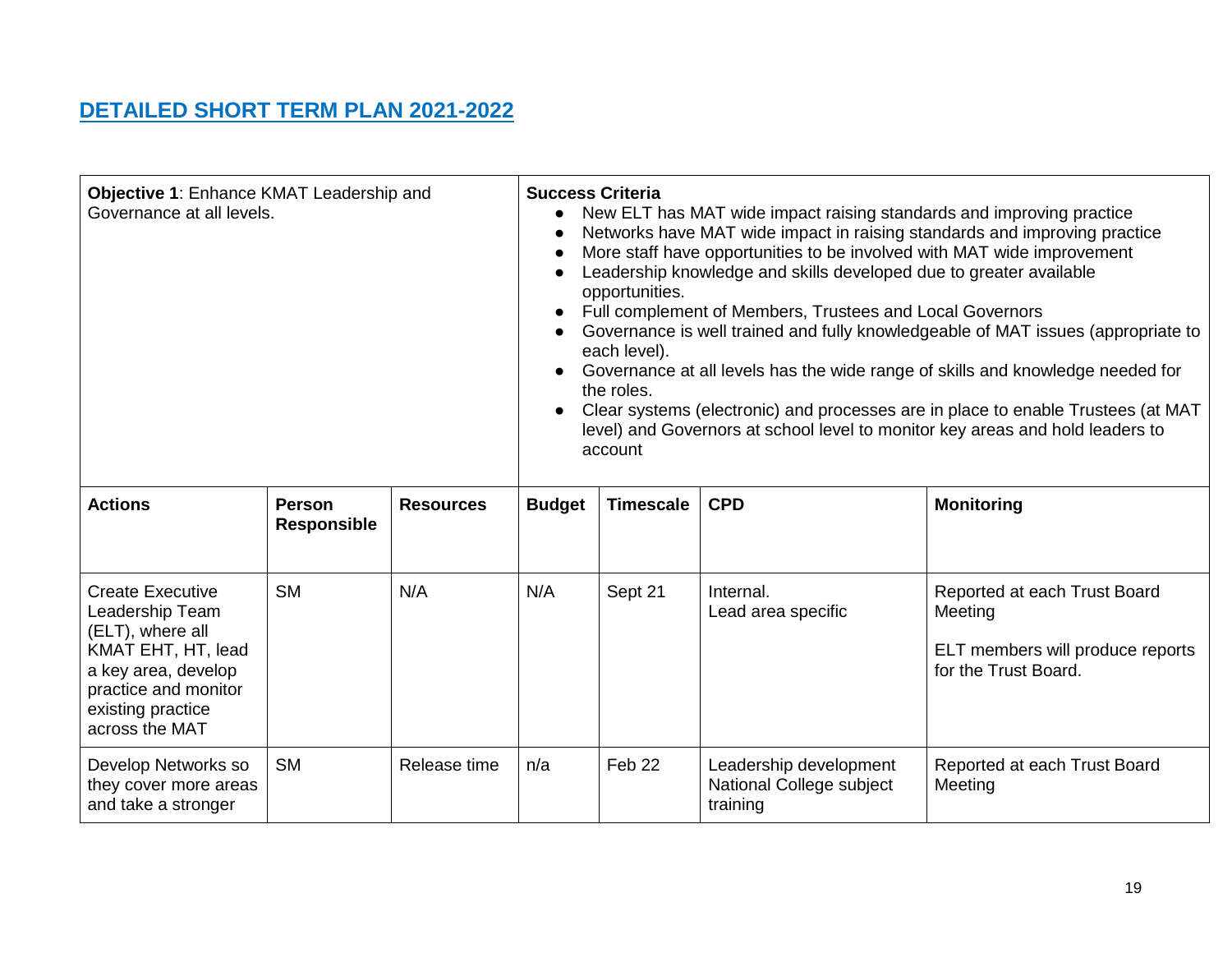| lead in MAT wide<br>development.                                                                                                                                                                                                                                |             |                                                                                                                                   |     |                   |                          | Minutes sent to CEO and stored<br>on shared Headteacher drive.                                                    |
|-----------------------------------------------------------------------------------------------------------------------------------------------------------------------------------------------------------------------------------------------------------------|-------------|-----------------------------------------------------------------------------------------------------------------------------------|-----|-------------------|--------------------------|-------------------------------------------------------------------------------------------------------------------|
| Review the Scheme of<br><b>Delegation and Terms</b><br>of Reference for<br>Governance at all<br>levels. Ensure there<br>are clear roles and<br>lines of accountability.                                                                                         | SM, TC      |                                                                                                                                   |     | September<br>2021 |                          | Trust Board monitor each level of<br>Governance working consistently<br>and within roles and<br>responsibilities. |
| Embed the training<br>programme for<br>Members and<br>Trustees. (to include<br>Diocese training for<br>Foundation<br>Members/Trustees)                                                                                                                          | SM - DD, TC | <b>NGA Tools</b><br>ESGOS.<br>Diocesan<br>programme.<br>Internal<br>training - data,<br>safeguarding,<br>finance.<br>Accountants. | n/a | <b>July 2022</b>  | Programme of CPD.        | Standing item on each meeting.                                                                                    |
| Further develop<br>systems to enable<br>clear oversight by<br>Trustees and LGB (at<br>school level) of key<br>areas including<br>safeguarding, health<br>and safety, site and<br>premises, training,<br>school improvement,<br>wellbeing - staff and<br>pupils. | SM, JW      | <b>KMAT</b><br>Compliance<br>Tracker, SCR<br>Online, FFT,<br>shared<br>documents/pr<br>o-forma<br>Google Drive                    | n/a | <b>July 2022</b>  | Training to use systems. | Reported at each Trust Board<br>Meeting                                                                           |
| Develop and refine<br>tools to internally audit                                                                                                                                                                                                                 | SM, TC      |                                                                                                                                   | n/a | Dec 2021          | n/a                      | Report progress to Trust Board<br>and Members.                                                                    |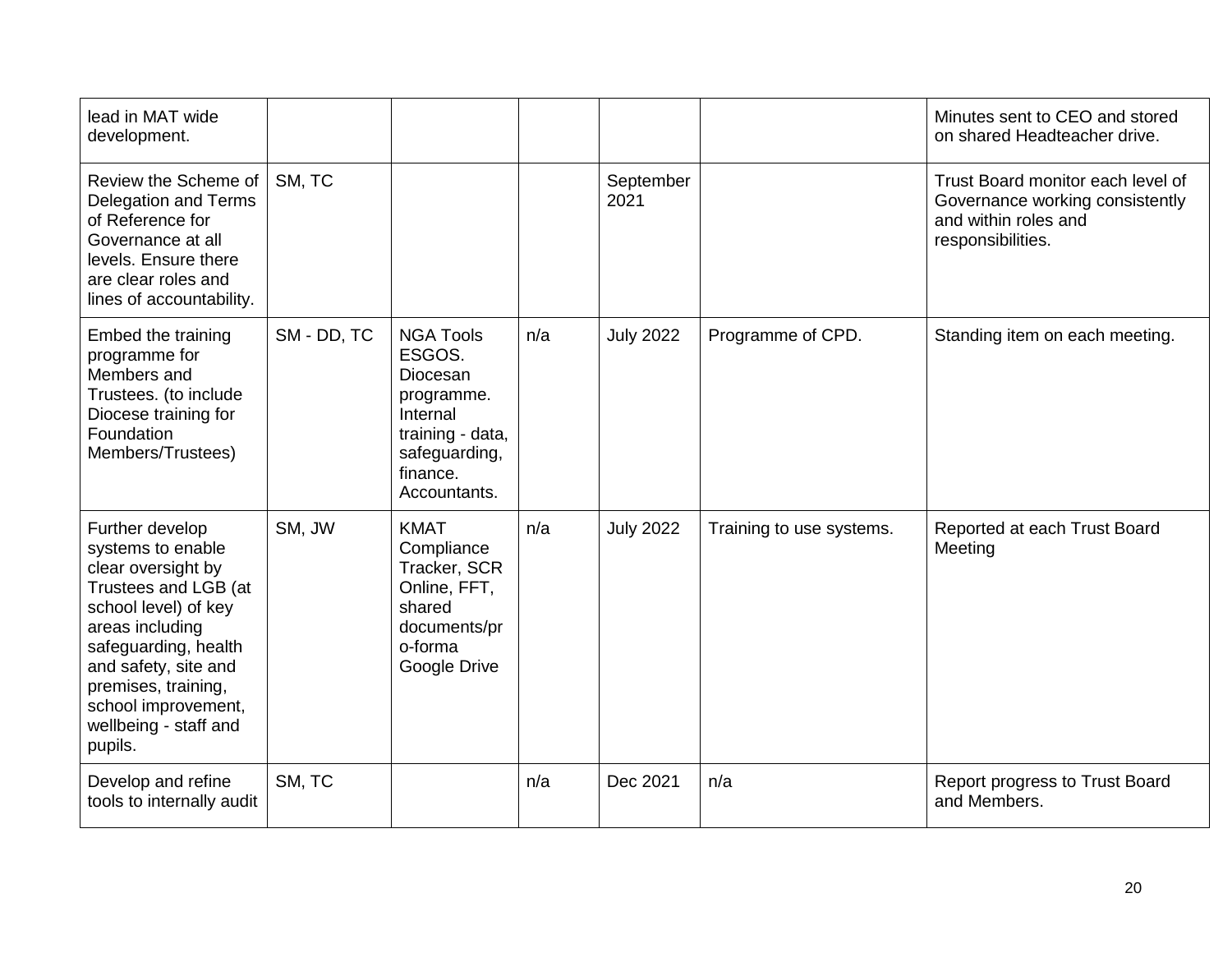| Governance at all<br>levels.                                                                                                |                          |                                                                                                                                                                                                  |     |                  |                   |                                                                                                                          |
|-----------------------------------------------------------------------------------------------------------------------------|--------------------------|--------------------------------------------------------------------------------------------------------------------------------------------------------------------------------------------------|-----|------------------|-------------------|--------------------------------------------------------------------------------------------------------------------------|
| Commission an<br>independent review of<br>kaleidoscope<br>governance.                                                       | SM, TC                   | <b>Diocese</b>                                                                                                                                                                                   | tbc | February<br>2022 | n/a               | Outcomes reported to the Trust<br>Board and Members, Local<br>Governance outcomes highlighted<br>at LGB Meetings and HAC |
| Embed a training<br>programme for Local<br>Governing Boards. (to<br>include Diocese<br>training for Foundation<br>Governors | <b>JB</b>                | Governor<br>Handbook.<br>Governor<br>training<br>programme.<br><b>NGA Tools</b><br>ESGOS.<br>Diocesan<br>programme.<br>Internal<br>training - data,<br>safeguarding,<br>finance.<br>Accountants. | n/a | <b>July 2022</b> | Programme of CPD. | Standing item on each meeting.<br>Chairs feedback at Heads and<br>Chairs Meetings.                                       |
| Recruit suitable<br>Governors and<br>Trustees.                                                                              | Members and<br><b>TC</b> | Follow best<br>practice.<br>Skills audit.<br>Interviews.                                                                                                                                         | n/a | <b>July 2022</b> | n/a               | Annual review of Member and<br>Trustee effectiveness.                                                                    |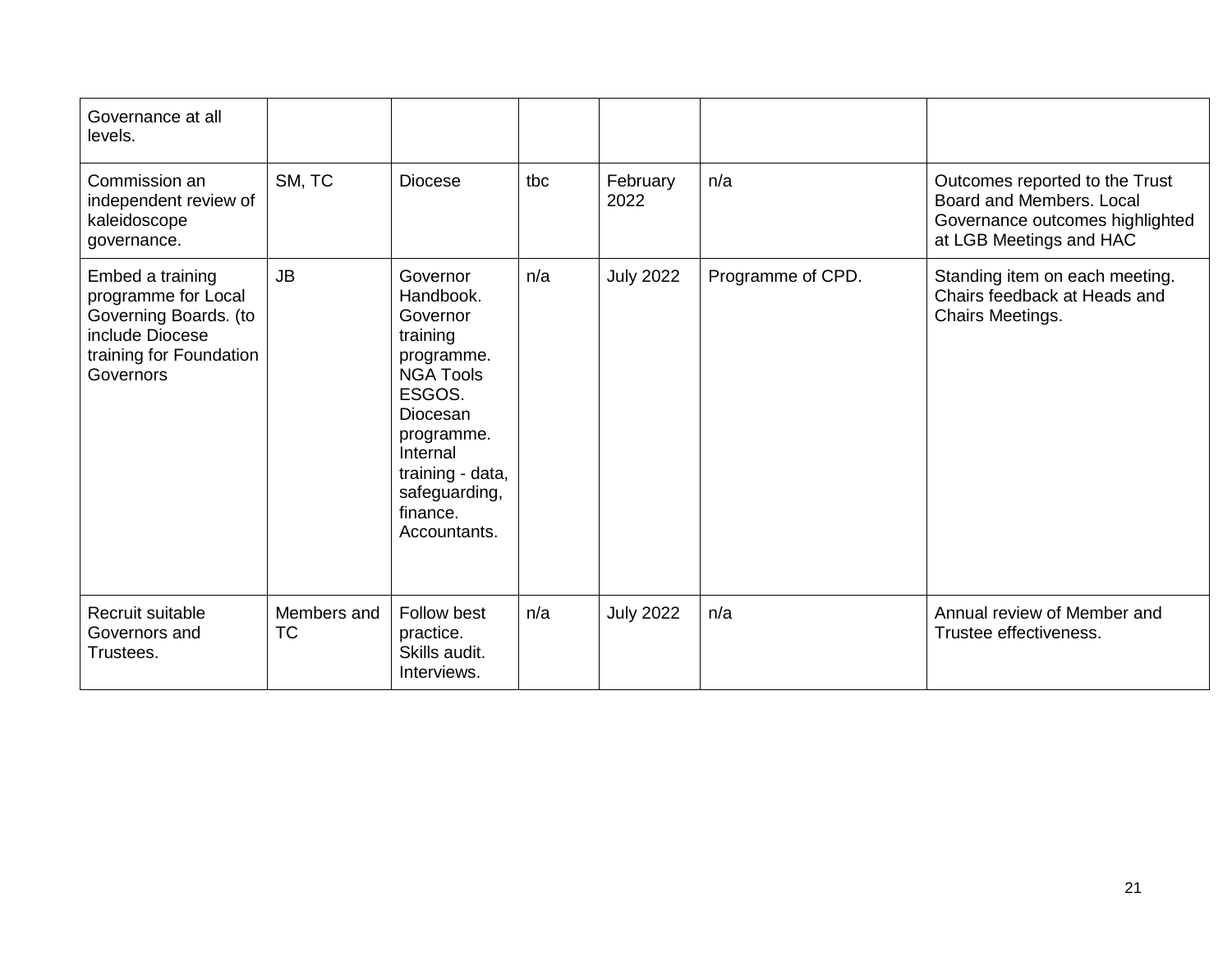| <b>Objective 2:</b> To raise achievement across all<br>Kaleidoscope schools. To develop high quality<br>pedagogy, systems and practice.<br>New Early Years Framework consistently planned and<br>implemented across KMAT.<br>Phonics schemes are DFE validated<br>Catch-Up / Recovery Funding and National Tutoring<br>Programme is well planned and used to support pupils<br>to make rapid progress. |                                           | <b>Success Criteria</b>                      | Attainment at least in line with FFT 50 (school targets)<br>Outcomes in Writing in line with National average<br>Outcomes at Higher Standard are raised in line with National Averages<br>Progress scores within progress bands.<br>DFE validated phonics scheme chosen and embedded<br>All schools attainment and progress graded as green within RAG rating.<br>Catch Up/Recovery Premium have impacted positively on learning – gaps<br>narrowed.<br>All schools teaching and learning graded as green within RAG rating.<br>Focused cpd offer in place - impact measured.<br>Evidence demonstrates curriculum networks drive change.<br>Positive impact of Catch-Up funding evidenced. |                  |                                                                                               |                                                                                                                                                                 |
|--------------------------------------------------------------------------------------------------------------------------------------------------------------------------------------------------------------------------------------------------------------------------------------------------------------------------------------------------------------------------------------------------------|-------------------------------------------|----------------------------------------------|--------------------------------------------------------------------------------------------------------------------------------------------------------------------------------------------------------------------------------------------------------------------------------------------------------------------------------------------------------------------------------------------------------------------------------------------------------------------------------------------------------------------------------------------------------------------------------------------------------------------------------------------------------------------------------------------|------------------|-----------------------------------------------------------------------------------------------|-----------------------------------------------------------------------------------------------------------------------------------------------------------------|
| <b>Actions</b>                                                                                                                                                                                                                                                                                                                                                                                         | <b>Person/Group</b><br><b>Responsible</b> | <b>Resources</b>                             | <b>CPD</b><br><b>Budget</b><br><b>Timescale</b><br><b>Monitoring</b>                                                                                                                                                                                                                                                                                                                                                                                                                                                                                                                                                                                                                       |                  |                                                                                               |                                                                                                                                                                 |
| Plan the spending of<br>the Catch<br><b>Up/Recovery Premium</b><br>so that each school<br>identifies key areas to<br>focus additional<br>support/programmes<br>and resources                                                                                                                                                                                                                           | Headteachers                              | Various-<br>depending<br>on school<br>choice | Catch<br>Up/Rec<br>overy<br>Premiu<br>m<br>funding                                                                                                                                                                                                                                                                                                                                                                                                                                                                                                                                                                                                                                         | <b>July 2022</b> | Cpd on use of funding $-$<br>National College, DFE<br><b>Guidelines The Key</b><br>documents. | Schools monitor internally.<br>Schools produce reports<br>accounting for spending and<br>impact.<br>CEO monitors at school level and<br>reports to Trust Board. |
| Each MAT School<br>undertakes a focused<br>review with an<br>independent advisor -<br>$focus = curriculum$                                                                                                                                                                                                                                                                                             | <b>SM</b>                                 | N/A                                          | Advisor<br>costs                                                                                                                                                                                                                                                                                                                                                                                                                                                                                                                                                                                                                                                                           | April 2022       | n/a                                                                                           | Each review produces a report.<br>Schools create actions from<br>areas identified within report.<br>Reported back to the Trust<br>Board.                        |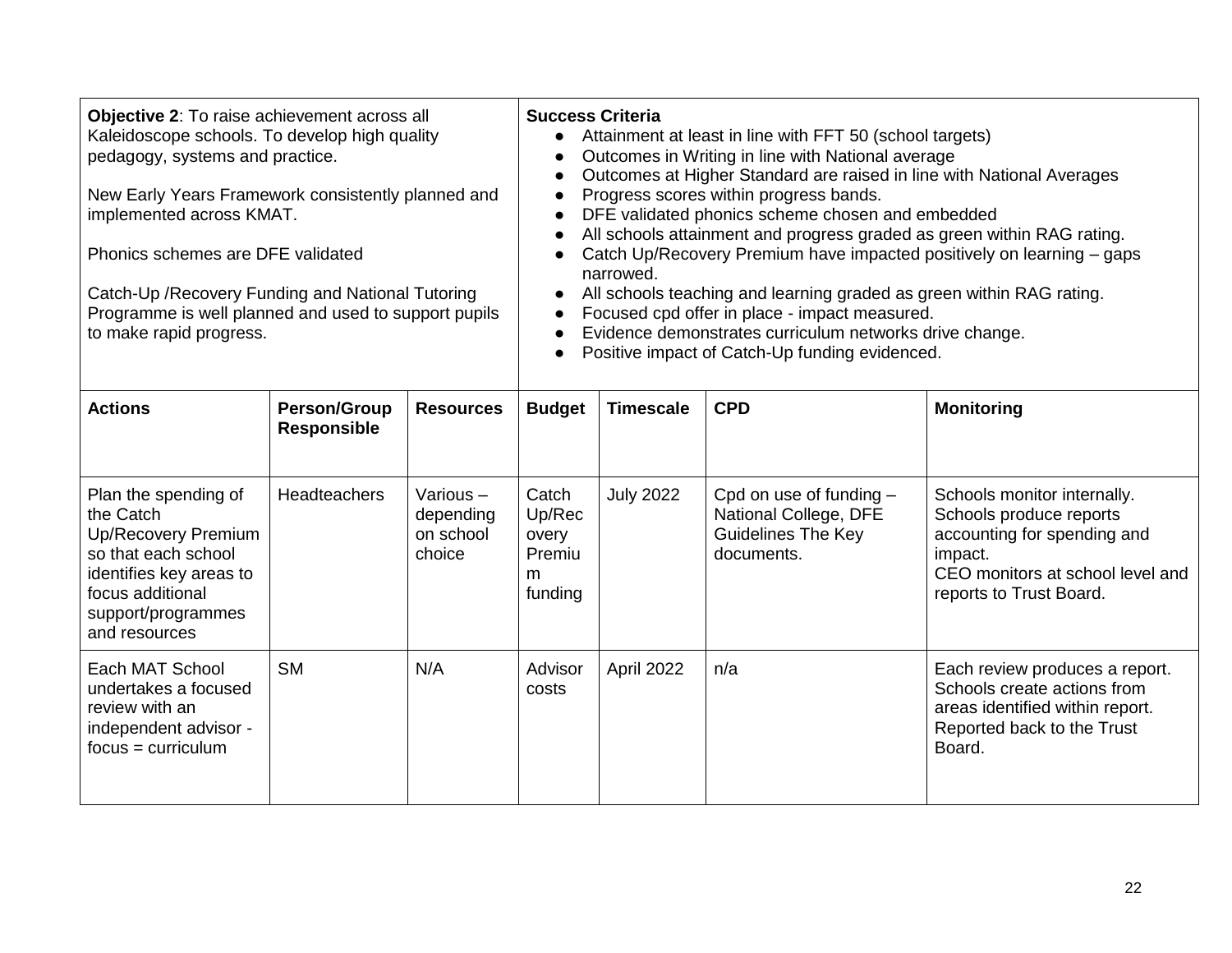| To strengthen Subject<br>and Curriculum<br>Networks and<br>empower them to drive<br>improvement across<br>Kaleidoscope schools                                                 | SM and<br><b>Network</b><br>Leaders<br>(Headteachers)                                                       | N/A                    | Staffing<br>release<br>costs | <b>July 2022</b>                                 | Programme of Subject<br><b>Leader Network meetings</b><br>detailed in MAT Termly<br>Overview.                                                                              | Monitored at Headteacher<br>Meetings.<br>Reported to the Trust Board.<br>Impact reviewed - how school<br>improvement driven by networks. |
|--------------------------------------------------------------------------------------------------------------------------------------------------------------------------------|-------------------------------------------------------------------------------------------------------------|------------------------|------------------------------|--------------------------------------------------|----------------------------------------------------------------------------------------------------------------------------------------------------------------------------|------------------------------------------------------------------------------------------------------------------------------------------|
| Develop a<br>kaleidoscope<br>approach to pedagogy<br>which is research led,<br>based upon best<br>practice and links to<br>national expectations.                              | Executive<br>Leadership<br>Team -<br>Cpd/Pedagogy<br>SM, JC, LF<br>Teaching and<br>Learning<br>Network - CP | N/A                    | N/A                          | <b>July 2022</b>                                 | Cpd programme devised<br>by the ELT<br>Cpd delivered in MAT<br><b>INSET and Staff Meetings</b><br>Key areas delivered at<br>school level by Teaching<br>and Learning Lead. | Reported to Trust Board.<br>KMAT pedagogy a focused in<br>observations and wider<br>monitoring.                                          |
| Finish and then embed<br>a common set of<br>objectives/KPIs set for<br>English, Maths and<br>Science to ensure<br>consistent approach to<br>teacher assessment<br>across KMAT. | <b>Subject Teams</b>                                                                                        | <b>FFT</b><br>Training | N/A                          | <b>July 2022</b>                                 | Training on new system.                                                                                                                                                    | Subject Team Leaders report to<br>CEO.<br>CEO reports to Trust Board.                                                                    |
| <b>EYFS Network works</b><br>together and with<br>external advisors to<br>create a consistent<br>KMAT to the new<br><b>EYFS Framework.</b>                                     | GV                                                                                                          | Advisors-<br>SM, SR    | <b>Staff</b><br>release      | Term 1<br>2021,<br>review<br>throughout<br>year. | Training on new<br>framework and KMAT<br>approach.                                                                                                                         | GV updates HTs.<br>School monitoring that agreed<br>approach in place.<br>Report to Trust Board.                                         |
| <b>Schools use Tapestry</b><br>to record Rec                                                                                                                                   | Headteachers,<br><b>EYFS Leaders</b>                                                                        | Tapestry               | N/A                          | <b>July 2022</b>                                 | Training on the new<br>system.                                                                                                                                             | Monitored at Headteachers<br>Meetings.                                                                                                   |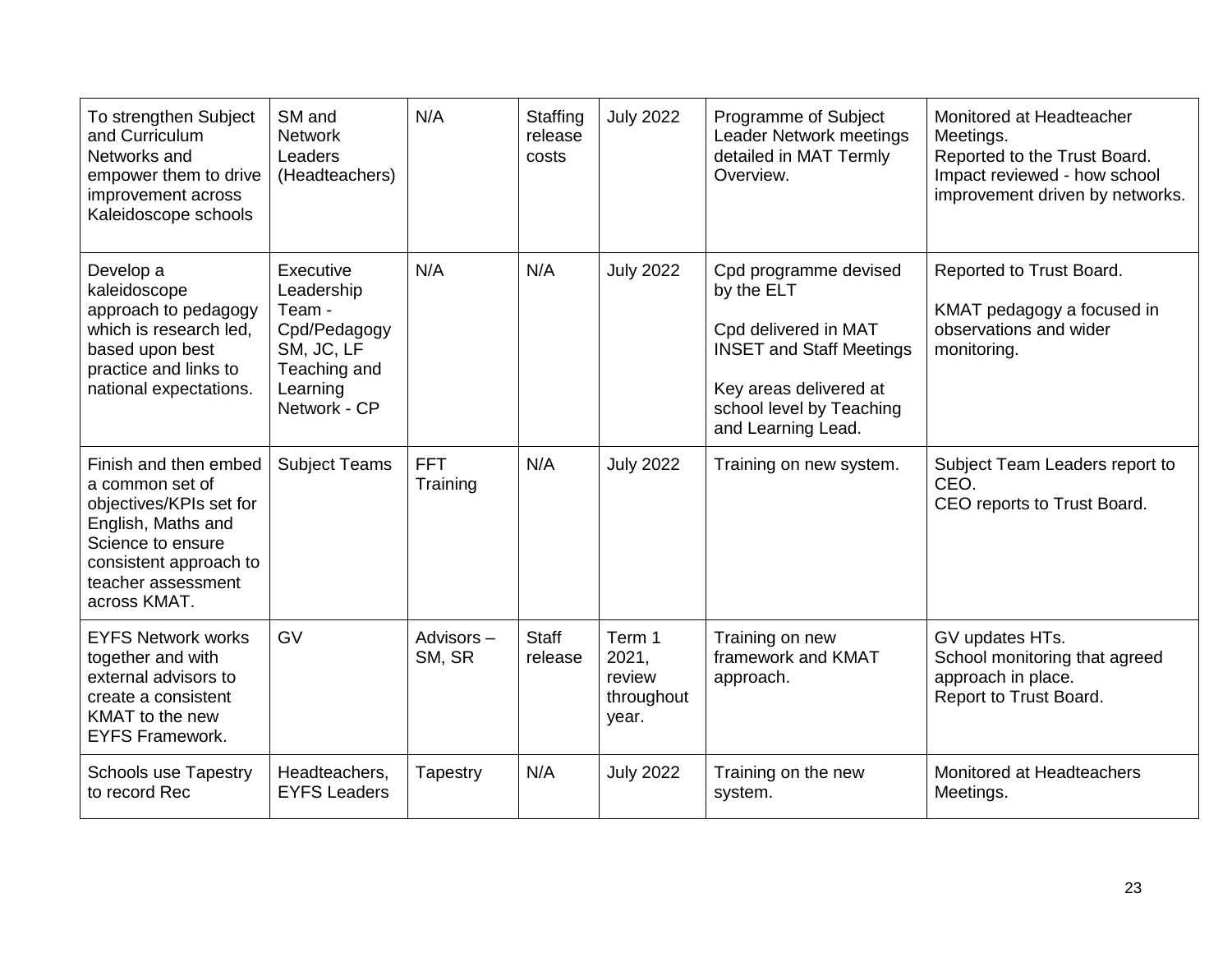| assessment data. Key<br>reports sent to CEO                                                                                                               | Assessment<br>Leaders                               |                                            |                               |                  |                                                              | Reports used to inform<br>Governors about standards.<br><b>Reported to Standards</b><br><b>Committee Trust Board.</b><br>System used to effectively<br>monitor school achievement<br>across all year groups and inform<br>CEO visits, RAG Ratings.<br>Headline information and key<br>issues reported to the full Trust<br>Board. |
|-----------------------------------------------------------------------------------------------------------------------------------------------------------|-----------------------------------------------------|--------------------------------------------|-------------------------------|------------------|--------------------------------------------------------------|-----------------------------------------------------------------------------------------------------------------------------------------------------------------------------------------------------------------------------------------------------------------------------------------------------------------------------------|
| Review approaches to<br>phonics and schemes<br>used. Chose a DFE<br>validated scheme.                                                                     | Headteachers<br>and<br>EYFS/English<br>Leaders      | Phonics<br>scheme                          | tbc                           | <b>July 2022</b> | Training on new scheme<br>and resources.                     | Monitoring of scheme, planning<br>and lesson observations.<br>Reported to trust Board and<br>Governors.                                                                                                                                                                                                                           |
| Review standardised<br>tests and continue<br>consistent approach to<br>delivery, monitoring<br>and analysis as part of<br>the annual<br>assessment cycle. | Headteachers<br>and<br>Assessment<br><b>Network</b> | Standardise<br>d or<br>published<br>tests. | Test<br>costs.                | <b>July 2022</b> | Training on application<br>and using data from new<br>tests. | Monitored at Headteachers<br>Meetings and Assessment<br>Network.<br>Reported to the Trust Board.                                                                                                                                                                                                                                  |
| Further develop<br>assessment and<br>moderation tools and<br>systems for all<br>subjects.                                                                 | Subject<br><b>Networks</b>                          | N/A                                        | Staffing<br>release<br>costs. | <b>July 2022</b> | Staff training on<br>assessment and<br>moderation.           | Monitored at Headteachers<br>Meetings and Assessment<br>Network.<br>Reported to the Trust Board.                                                                                                                                                                                                                                  |
| Further develop<br>fluency in<br>Mathematics. Improve                                                                                                     | <b>Maths Subject</b><br>Team (KJ)                   | N/A                                        | Staffing<br>release<br>costs. | <b>July 2021</b> | Staff training on Maths<br>fluency.                          | School level observations and<br>monitoring.<br>Report to the Trust Board and<br>MAT Improvement Committee.                                                                                                                                                                                                                       |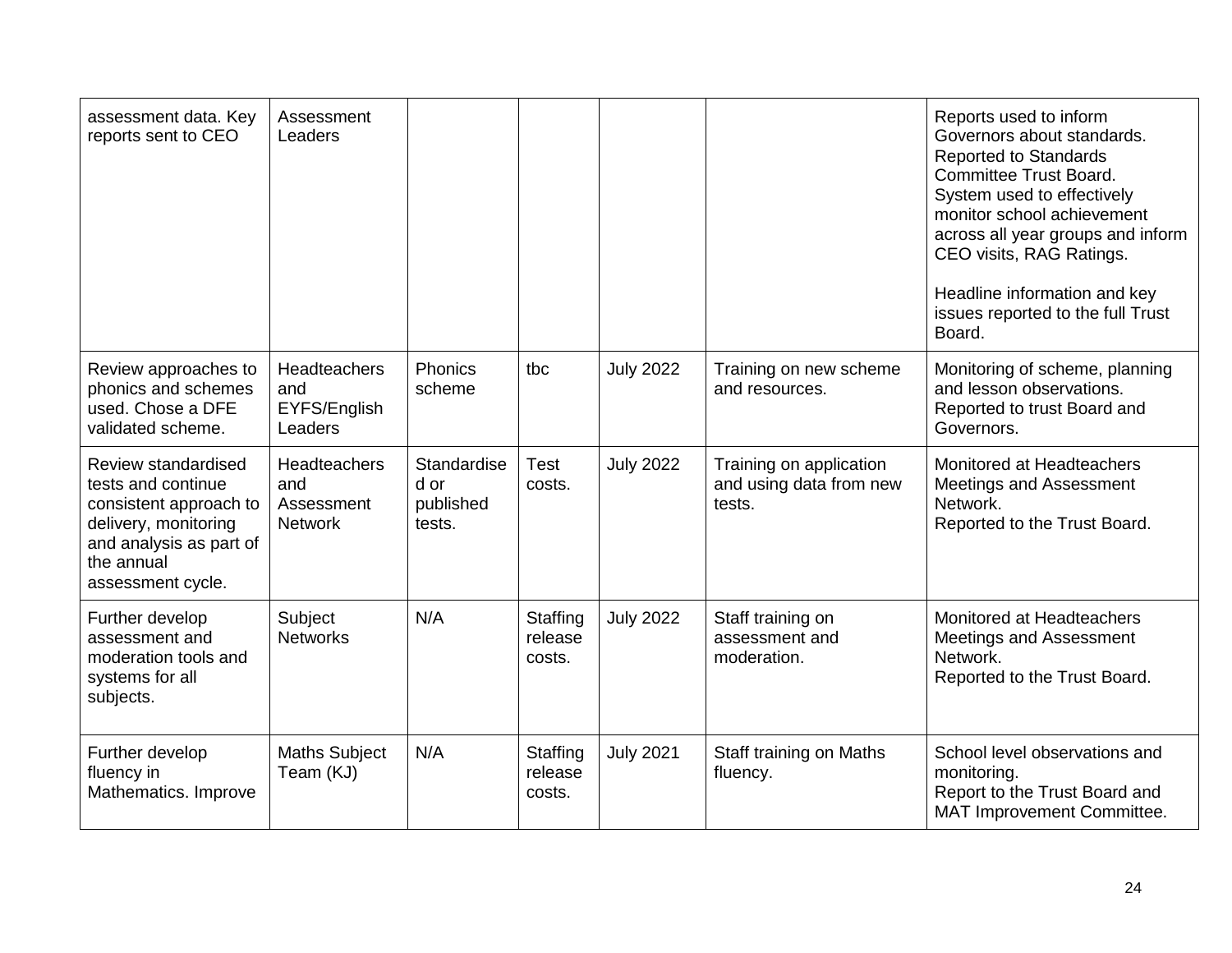| outcomes at ARE and<br><b>HS</b>                                                                                                                                                                                                                                                                                                                    |                                        |                                     |     |                  |                                                                                            |                                                                                                                                                 |
|-----------------------------------------------------------------------------------------------------------------------------------------------------------------------------------------------------------------------------------------------------------------------------------------------------------------------------------------------------|----------------------------------------|-------------------------------------|-----|------------------|--------------------------------------------------------------------------------------------|-------------------------------------------------------------------------------------------------------------------------------------------------|
| Improve outcomes<br>for writing at all<br>levels, recap Writing<br>Revolution Improve<br>outcomes at ARE<br>and HS.<br>Improve spellings<br>and Grammar<br>outcomes at ARE<br>and HS.                                                                                                                                                               | <b>English Subject</b><br>Team<br>(SE) | <b>Resources</b><br>to be<br>agreed |     | <b>July 2021</b> | <b>Staff meetings Writing</b><br>Revolution<br>Additional training for<br>English Leaders. | Observation and monitoring at<br>school level.<br>Report impact to the Trust Board.                                                             |
| Improve the<br>outcomes of<br>vulnerable pupils<br>including pupil<br>Premium, SEND<br>through sharing and<br>implementing best<br>practice and national<br>guidelines. Ensure<br>additional funding is<br>well spent and has<br>impact. A MAT<br>working party will<br>review and develop<br>best practice so our<br>vulnerable pupils<br>succeed. | SEND, Pupil<br>Premium<br>Networks.    | N/A                                 | N/A | <b>July 2022</b> | cpd raising outcomes for<br>vulnerable groups.                                             | School level monitoring.<br>Reviewed CEO visits.<br>Reported to Trust Board and<br>monitored at Standards<br>Committee.<br>Focus for monitoring |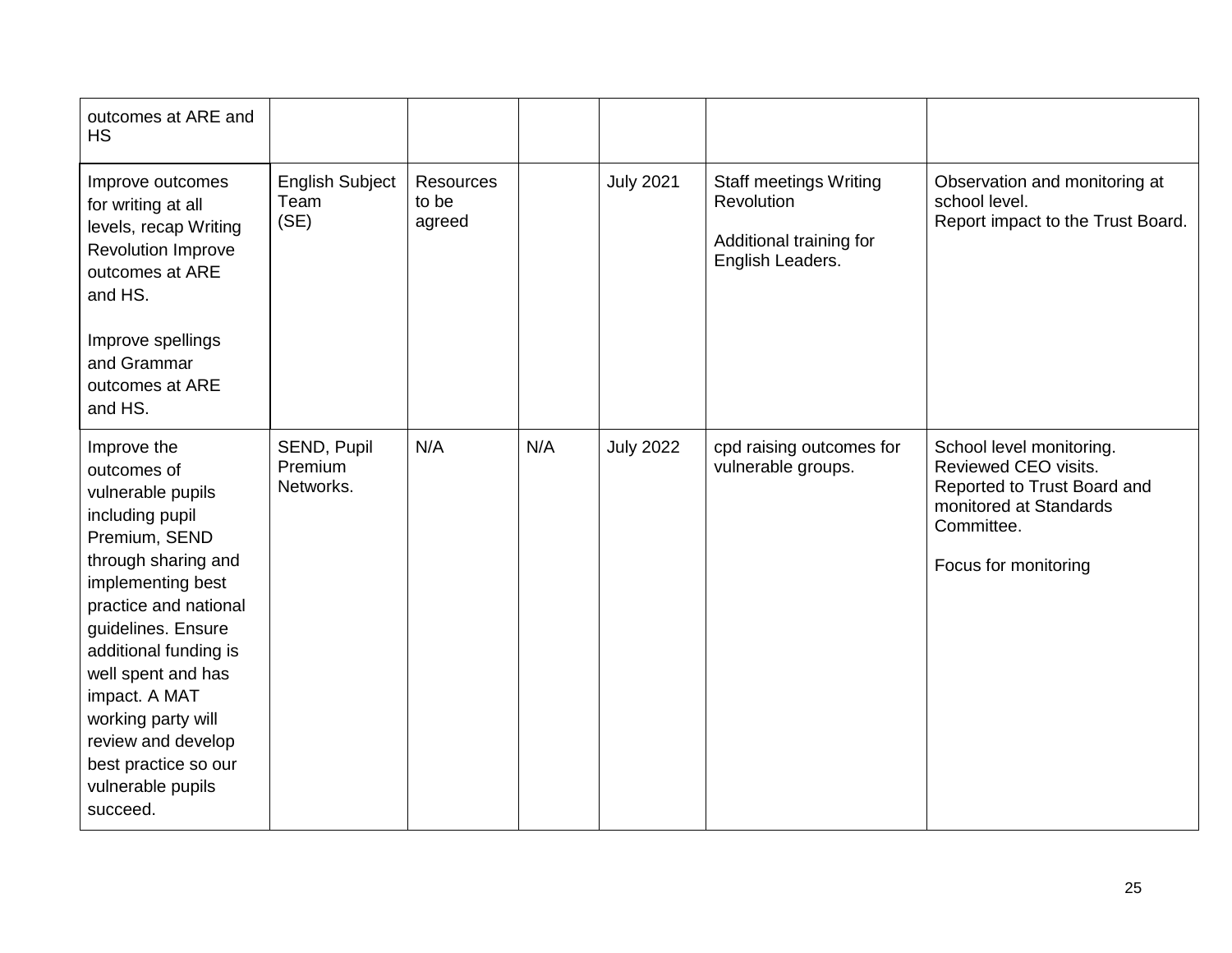| ELT CPD and<br>Improve outcomes<br>Pedagogy<br>for HS pupils so that<br>$qroup - SM$<br>they are at least in<br>JC, LF<br>line with the NA | N/A | N/A | <b>July 2022</b> | Teach to the top approach<br>MAT Pedagogical<br>style/tools | Reported to Trust Board and<br>monitored at Standards<br>Committee.<br>Focus for monitoring |
|--------------------------------------------------------------------------------------------------------------------------------------------|-----|-----|------------------|-------------------------------------------------------------|---------------------------------------------------------------------------------------------|
|--------------------------------------------------------------------------------------------------------------------------------------------|-----|-----|------------------|-------------------------------------------------------------|---------------------------------------------------------------------------------------------|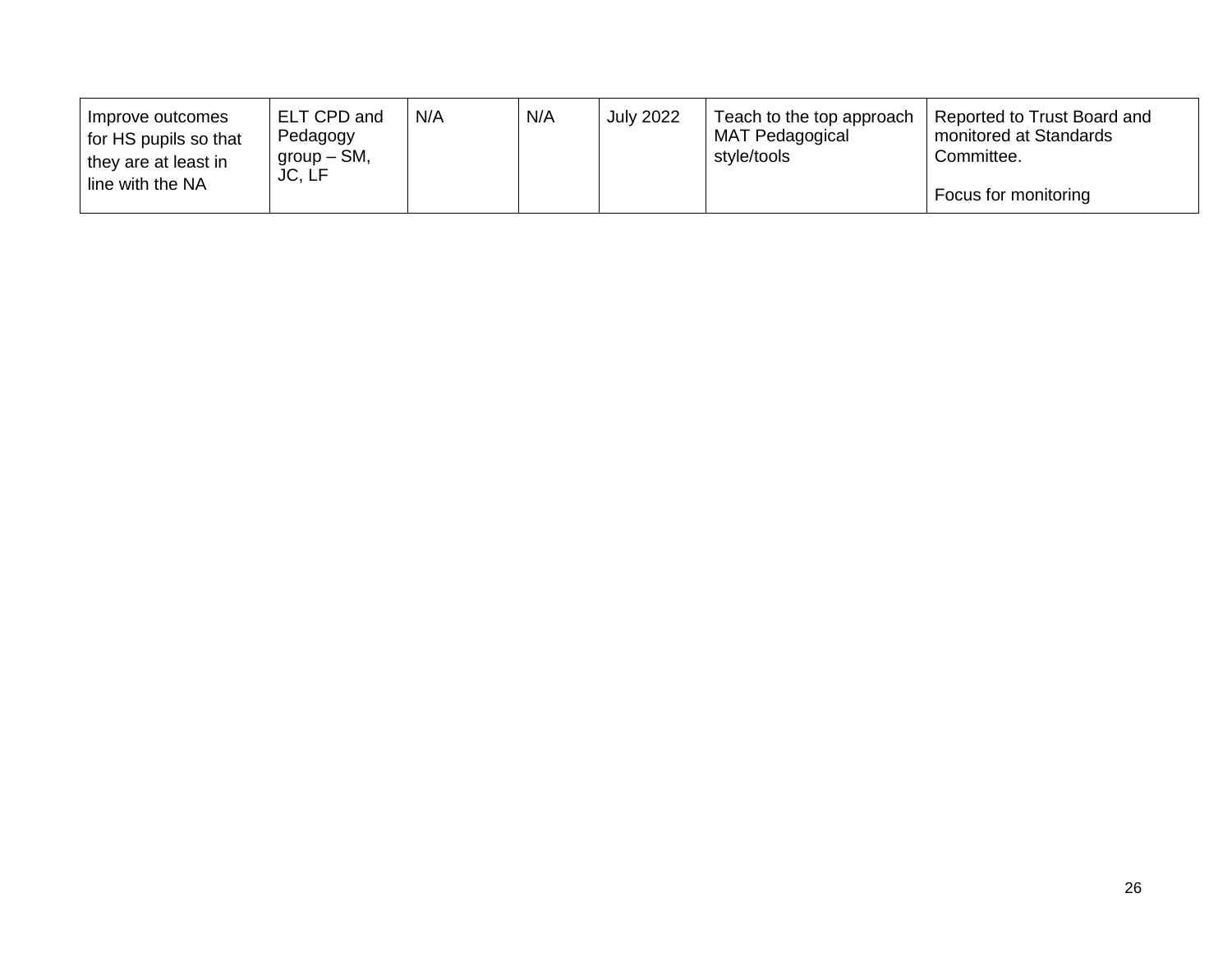| Objective 2b: To raise the standards, progress and<br>attainment at Becket Primary School                          |                                     | <b>Success Criteria</b><br>Attainment at least in line with FFT 50 (school targets)<br>Progress<br>Teaching assessed as good or above. |                   |                  |                                                                                          |                                                                                                                                       |
|--------------------------------------------------------------------------------------------------------------------|-------------------------------------|----------------------------------------------------------------------------------------------------------------------------------------|-------------------|------------------|------------------------------------------------------------------------------------------|---------------------------------------------------------------------------------------------------------------------------------------|
| <b>Actions</b>                                                                                                     | <b>Person</b><br><b>Responsible</b> | <b>Resources</b>                                                                                                                       | <b>Budget</b>     | <b>Timescale</b> | <b>CPD</b>                                                                               | <b>Monitoring</b>                                                                                                                     |
| New staff to be<br>inducted into Becket<br>systems, expectations<br>for Teaching and<br>Learning                   | <b>ZB</b>                           | ECF (where<br>appropriate)                                                                                                             | N/A               | Autumn 21        | MAT wide and internal<br>school focused on<br>expected practice, policies<br>and systems | School monitors and updates<br>CEO during visits.                                                                                     |
| To develop a focused<br>Improvement Plan to<br>rapidly raise<br>attainment/outcomes<br>and quality of<br>teaching. | LA                                  |                                                                                                                                        |                   | Sept 2021        | Focused cpd as detailed<br>within the plan.                                              | SM to meet with EHT and HOS to<br>review plan, discuss support and<br>monitor progress.<br>SM to report to the Trust Board.           |
| Support from expert<br>teachers across KMAT                                                                        | SM/LA                               | <b>KMAT</b><br>Resource<br><b>Bank</b>                                                                                                 | Cover             | Ongoing          |                                                                                          | SM to monitor support – impact<br>of support through school<br>monitoring.<br>SM to report to Standards<br>Committee and Trust Board. |
| Additional support<br>sourced from<br>Teaching<br>Schools/Hubs                                                     | SM/LA                               |                                                                                                                                        | External<br>costs | <b>July 2022</b> | Focused on need                                                                          | SM to monitor support – impact<br>of support through school<br>monitoring.<br>SM to report to Standards<br>Committee and Trust Board. |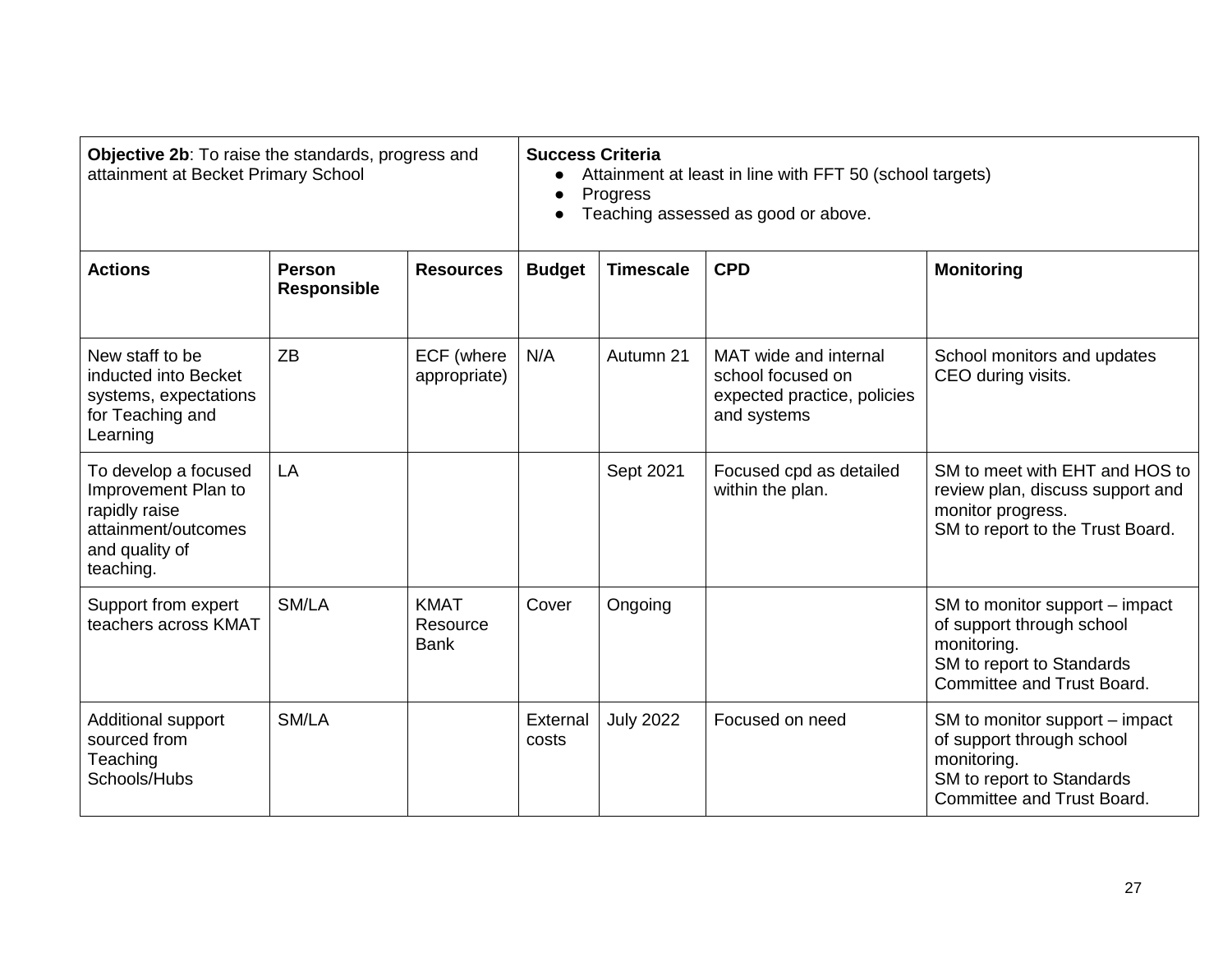| Becket engages with<br>KMAT pedagogy<br>  approach – best<br>practice | SM/LA<br>ELT<br>cpd/Pedagogy<br>team | KMAT<br>training<br>materials | N/A | <b>July 2022</b> | <b>Staff Meetings and INSET</b> | SM to monitor support – impact<br>of support through school<br>monitoring.<br>SM to report to Standards<br>' Committee and Trust Board. |
|-----------------------------------------------------------------------|--------------------------------------|-------------------------------|-----|------------------|---------------------------------|-----------------------------------------------------------------------------------------------------------------------------------------|
|-----------------------------------------------------------------------|--------------------------------------|-------------------------------|-----|------------------|---------------------------------|-----------------------------------------------------------------------------------------------------------------------------------------|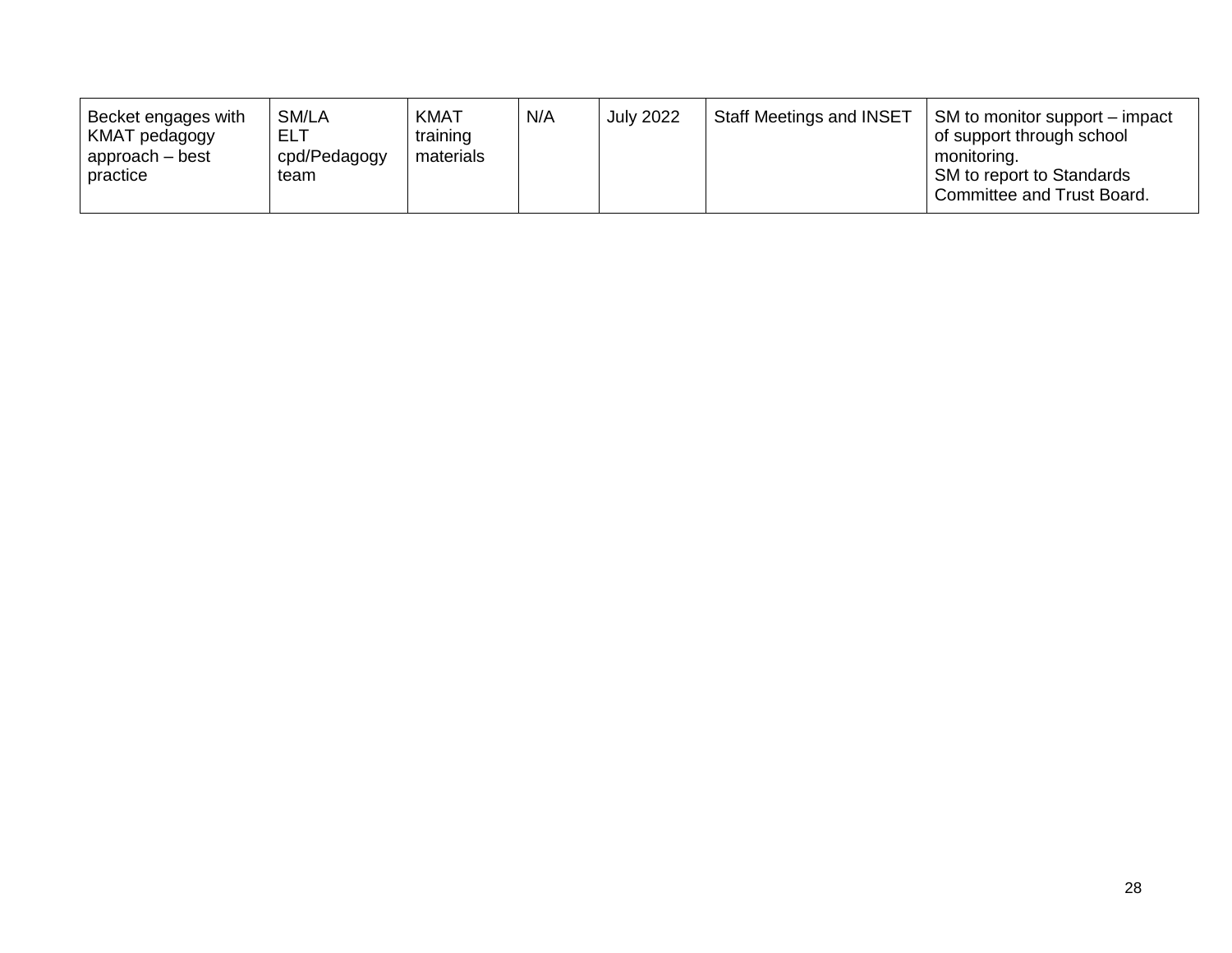| Objective 3: Pupil and staff Mental health and<br>wellbeing is a key Kaleidoscope priority in our<br>curriculum, pastoral care, policies, procedures, training<br>and support. This includes supporting the longer term<br>impact of COVID-19 on pupils and staff mental health. |                                         |                              | <b>Success Criteria</b><br>More effective behaviour management systems and structures reduce incidents<br>$\bullet$<br>of negative behaviour FT and permanent exclusions.<br>Surveys show staff more positive with improved mental health perception.<br>$\bullet$<br>Surveys show that pupils are more positive about their wellbeing.<br>$\bullet$<br>Training is in place for MAT staff.<br>$\bullet$<br>Staff are aware of the support available to support their wellbeing and mental<br>health.<br>PHSE is high profile and embedded across the curriculum.<br>$\bullet$<br>Opportunities to develop pupil leadership are evident in all MAT schools.<br>$\bullet$<br>MAT schools have taken part in the Home Office Trusted Relationships Fund<br>programme |                  |                                                                                                                               |                                                                                         |  |
|----------------------------------------------------------------------------------------------------------------------------------------------------------------------------------------------------------------------------------------------------------------------------------|-----------------------------------------|------------------------------|--------------------------------------------------------------------------------------------------------------------------------------------------------------------------------------------------------------------------------------------------------------------------------------------------------------------------------------------------------------------------------------------------------------------------------------------------------------------------------------------------------------------------------------------------------------------------------------------------------------------------------------------------------------------------------------------------------------------------------------------------------------------|------------------|-------------------------------------------------------------------------------------------------------------------------------|-----------------------------------------------------------------------------------------|--|
| <b>Actions</b>                                                                                                                                                                                                                                                                   | Person<br>Responsible                   | <b>Resources</b>             | <b>Budget</b>                                                                                                                                                                                                                                                                                                                                                                                                                                                                                                                                                                                                                                                                                                                                                      | <b>Timescale</b> | <b>CPD</b>                                                                                                                    | <b>Monitoring</b>                                                                       |  |
| Develop Wellbeing<br><b>ELT</b> focus and<br>actions across<br><b>KMAT</b>                                                                                                                                                                                                       | SM and YB                               | N/A                          | N/A                                                                                                                                                                                                                                                                                                                                                                                                                                                                                                                                                                                                                                                                                                                                                                | <b>July 2022</b> | Linked to need                                                                                                                | YB and SM monitor across the<br>MAT.<br>Report to Trist Board.                          |  |
| <b>Review structures</b><br>and capacity for<br>behaviour<br>management.<br>Investigate<br>successful models.<br>Adapt school and<br>MAT approach.                                                                                                                               | <b>Headteachers</b>                     | N/A                          | N/A                                                                                                                                                                                                                                                                                                                                                                                                                                                                                                                                                                                                                                                                                                                                                                | <b>July 2022</b> | Investigate successful<br>schools/MATs in<br>challenging<br>circumstances.<br>Investigate their<br>structures and<br>systems. | Monitor the number of behaviour<br>incidents and exclusions - report<br>to Trust Board. |  |
| Conduct an audit on<br>staff mental health.<br>Analyse and make                                                                                                                                                                                                                  | <b>YB/Mental</b><br>Health<br>Champions | The Key<br>and other<br>good | Release                                                                                                                                                                                                                                                                                                                                                                                                                                                                                                                                                                                                                                                                                                                                                            | January<br>2022  | Wellbeing staff<br>meetings                                                                                                   | Audit results and actions<br>monitored at school and Trust<br>Board level.              |  |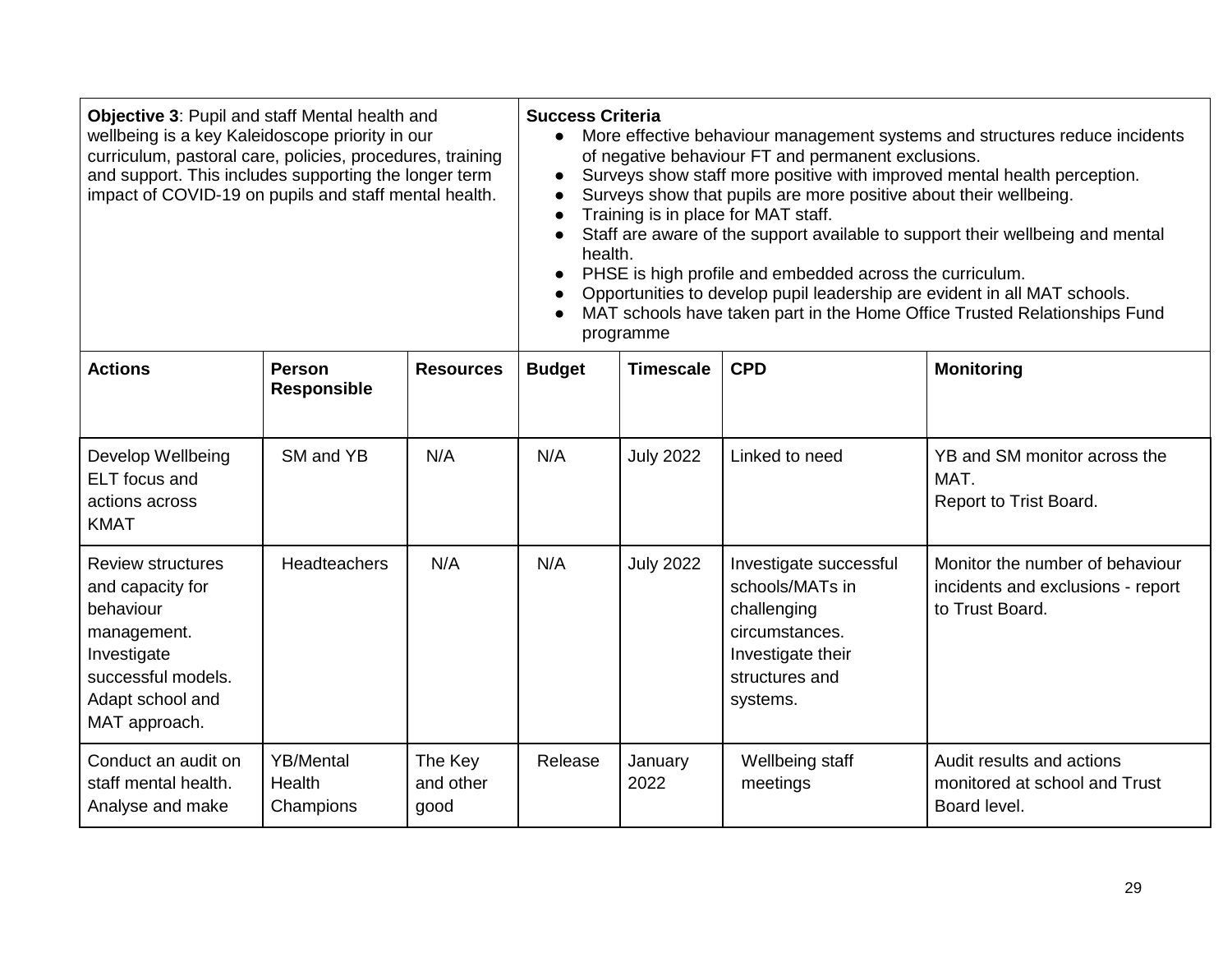| changes to address<br>concerns/issues.                                                                                                                                                                                 |                                         | examples<br>for audit.                                  |                    |                  |                                                                        |                                                                                                                          |
|------------------------------------------------------------------------------------------------------------------------------------------------------------------------------------------------------------------------|-----------------------------------------|---------------------------------------------------------|--------------------|------------------|------------------------------------------------------------------------|--------------------------------------------------------------------------------------------------------------------------|
| Develop an annual<br>programme for<br>behaviour/social<br>emotional and<br>wellbeing training.<br>e.g. THRIVE,<br>Pivotal, De-<br>escalation training                                                                  | <b>Headteachers</b>                     | <b>Review</b><br>models<br>from<br>other<br><b>MATs</b> | tbc                | <b>July 2021</b> | Training in systems<br>and strategies                                  | Heads to report to LGBs. CEO<br>to report to Trust Board                                                                 |
| Conduct a pupil<br>wellbeing survey.<br>Analyse and plan<br>changes to<br>address<br>concerns/issues.                                                                                                                  | <b>YB/Mental</b><br>Health<br>Champions | <b>Review</b><br>examples<br>of best<br>practice        |                    | March<br>2022    | Presentation of<br>survey results and<br>actions to address<br>issues. | Report outcomes and<br>progress/impact of actions to<br><b>Trust Board, Monitor at LGB</b><br>level.                     |
| Raise the profile of<br>PHSE, Review<br>how often and the<br>content of what is<br>taught. Ensure it is<br>regularly taught<br>with<br>comprehensive<br>coverage (includes<br>preventative<br>factors) and<br>embedded | <b>PHSE</b><br>Leaders.                 | Review<br>best<br>practice<br>e.g.<br>Jigsaw.           | Resourc<br>e costs | <b>July 2022</b> | School based staff<br>meetings and cpd.                                | Schools review and monitor<br>PHSE coverage at leadership<br>and LGB level.<br>Report to CEO - report to Trust<br>Board. |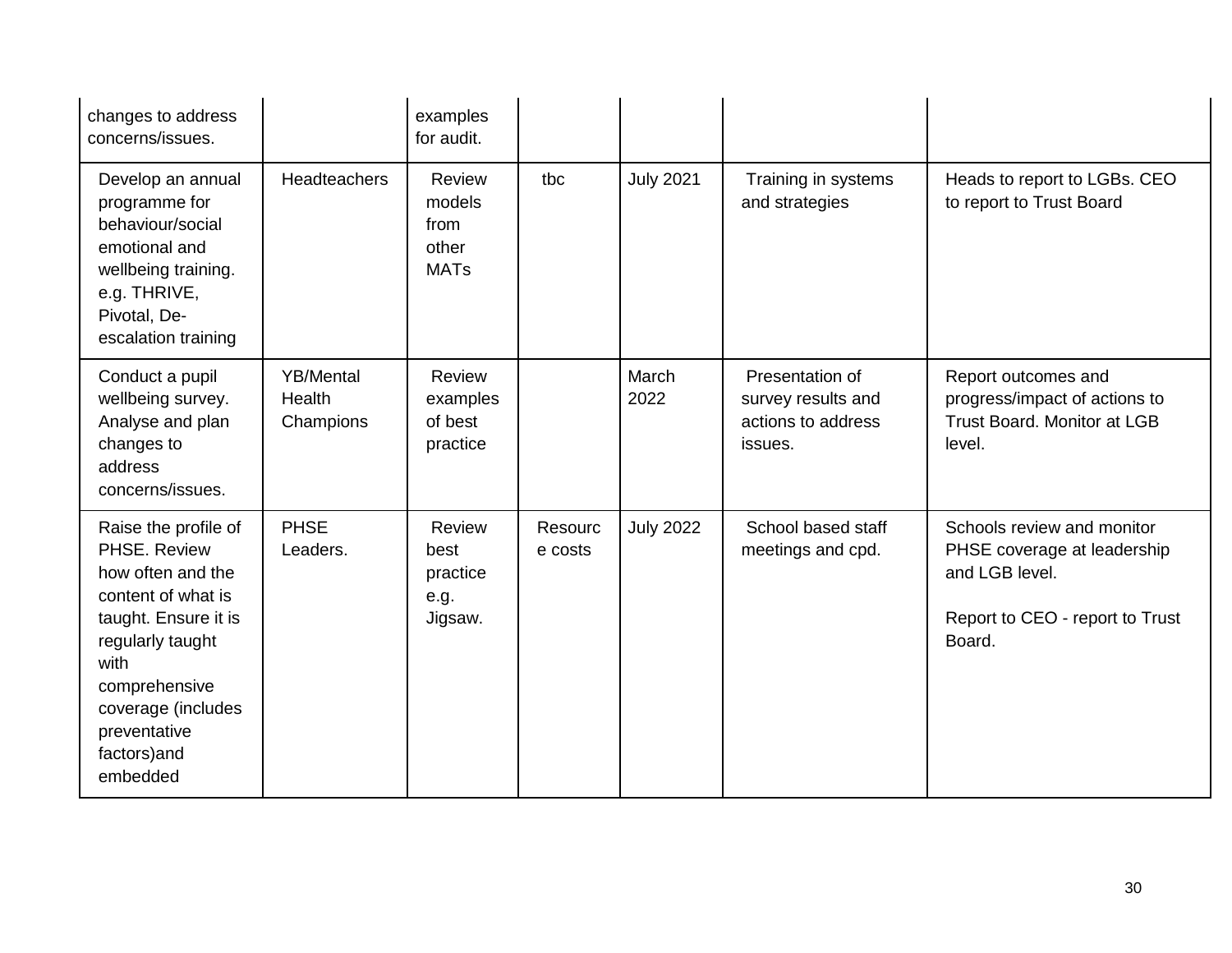| throughout the<br>curriculum                                                                                                                                                                                      |                                            |                    |                                                                                        |                  |                                                      |                                                                                  |
|-------------------------------------------------------------------------------------------------------------------------------------------------------------------------------------------------------------------|--------------------------------------------|--------------------|----------------------------------------------------------------------------------------|------------------|------------------------------------------------------|----------------------------------------------------------------------------------|
| Develop<br>opportunities for<br>pupil leadership<br>e.g. Pupil voice,<br>MAT Council,<br>Sport leaders,                                                                                                           | <b>School SLTs</b><br>CEO - MAT<br>Council | N/A                | N/A                                                                                    | <b>July 2022</b> |                                                      | Monitoring by Leadership teams<br>and LGBs.<br>Headline report to Trust Board.   |
| <b>MAT Schools</b><br>access mental<br>health training<br>including Trusted<br>Adult and DFE<br>Funded training.<br><b>Schools Mental</b><br><b>Health Leads work</b><br>together to<br>develop best<br>practice. | YB/SM                                      | Support<br>from NH | N/A                                                                                    | <b>July 2022</b> | CPD delivered at<br><b>MAT and Network</b><br>level. | Impact monitored at school level -<br>leaders and LGB<br>Updates to Trust Board. |
| Train 2x KMAT<br>staff to deliver<br><b>Team Teach</b><br>restraint approach<br>across KMAT                                                                                                                       | <b>SM</b>                                  | 2x MAT<br>staff    | Costs<br>for<br>training,<br>and<br>release<br>time for<br>delivery<br>split<br>across | <b>Jan 2022</b>  | Cpd delivered to key<br>staff - Team Teach           | Schools to monitor impact of<br>training, report to CEO.                         |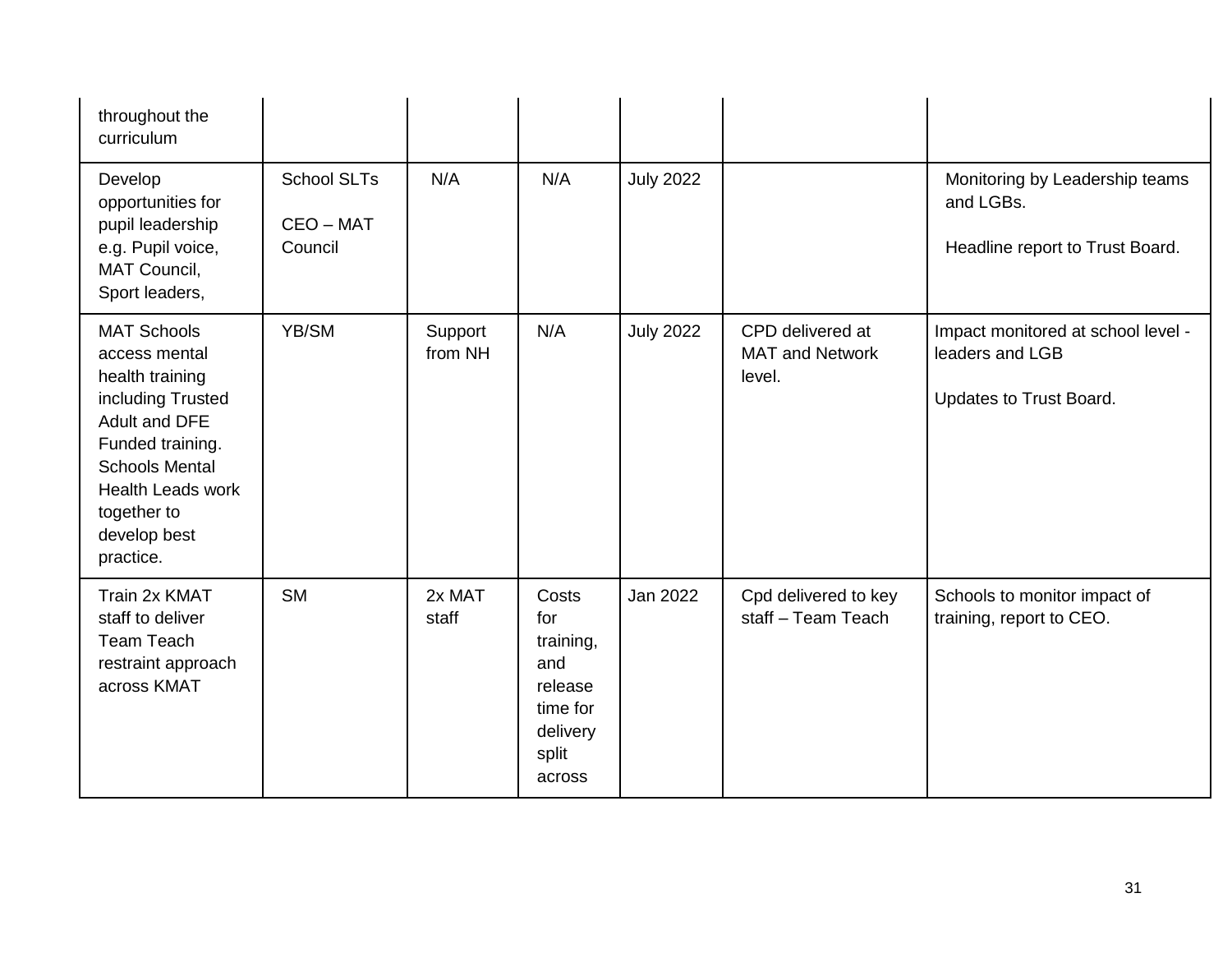|                                                                                                                                                                  |           |     | <b>KMAT</b><br>Schools |         |                                              |                                       |
|------------------------------------------------------------------------------------------------------------------------------------------------------------------|-----------|-----|------------------------|---------|----------------------------------------------|---------------------------------------|
| Develop a COVID<br>Outbreak<br>management Plan<br>which meets<br>statutory<br>requirements and<br>clearly supports<br>schools in<br>managing<br>increased cases. | <b>SM</b> | N/A | N/A                    | Sept 21 | SM to go through with<br><b>Headteachers</b> | Approve Procedures at Trust<br>Board. |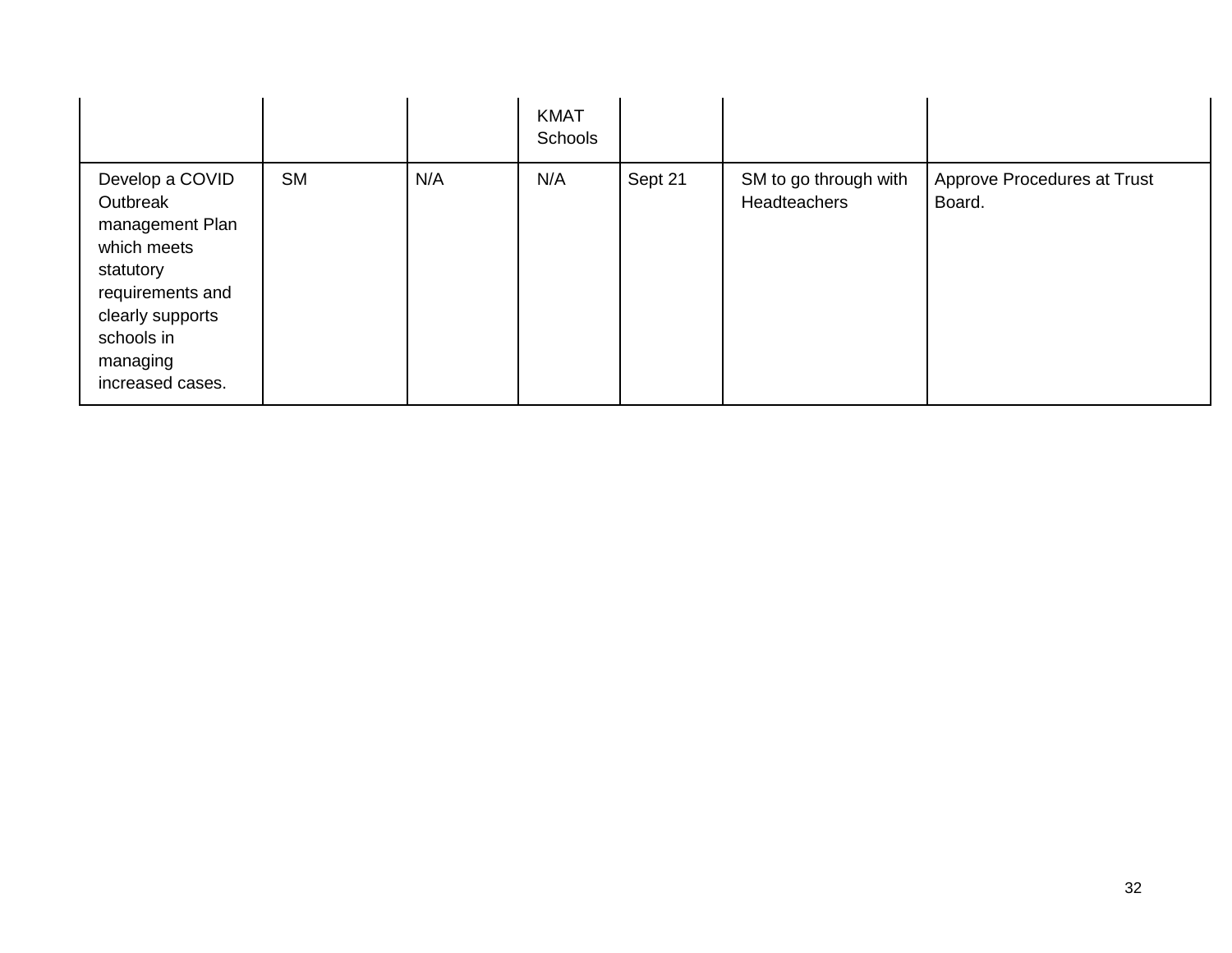| forecasting.<br>make necessary savings.<br>Expansion                                                                                                       | Objective 4: Further develop systems for 3 year budget<br>Review staffing structure and conduct restructuring to<br>Seek savings for MAT supplies and services. |                                                              | <b>Success Criteria</b><br>audits completed successfully<br>All schools submit balanced budgets.<br>Schools have reviewed staffing and will make necessary changes to structures<br>in line with declining rolls<br>MAT office costs held within 5.5% top-slice<br>MAT meets all statutory requirements as detailed within the Academies<br>Handbook.<br>MAT has been successful in bids |                    |                               |                                                                 |  |
|------------------------------------------------------------------------------------------------------------------------------------------------------------|-----------------------------------------------------------------------------------------------------------------------------------------------------------------|--------------------------------------------------------------|------------------------------------------------------------------------------------------------------------------------------------------------------------------------------------------------------------------------------------------------------------------------------------------------------------------------------------------------------------------------------------------|--------------------|-------------------------------|-----------------------------------------------------------------|--|
| <b>Actions</b>                                                                                                                                             | <b>Person</b><br><b>Responsible</b>                                                                                                                             | <b>Resources</b>                                             | <b>Budget</b>                                                                                                                                                                                                                                                                                                                                                                            | <b>Timescale</b>   | <b>CPD</b>                    | <b>Monitoring</b>                                               |  |
| Work with effected<br>MAT schools to<br>support the reduction<br>in pupil numbers by<br>reviewing and reducing<br>staffing, resourcing<br>and other costs. | SM/CFO                                                                                                                                                          | Finance<br>Office / One<br>West,<br><b>Bishop</b><br>Fleming | Time $/$<br>audit fees                                                                                                                                                                                                                                                                                                                                                                   | Jan - July<br>2022 |                               | Trust Board - Finance report<br><b>Audit and Risk Committee</b> |  |
| Ensure risks are fully<br>managed and reported<br>to Trustees. Reference<br>the schools Risk<br>Register                                                   | <b>CFO</b>                                                                                                                                                      | <b>Risk</b><br>Register                                      | Costs<br>linked to<br>risk<br>mitigation                                                                                                                                                                                                                                                                                                                                                 | <b>July 2022</b>   |                               | Audit and Risk Committee -<br>Finance report                    |  |
| Develop the MAT<br>central office team,                                                                                                                    | SM, JW, KN                                                                                                                                                      | <b>Staff</b>                                                 | <b>Staff</b><br>budget                                                                                                                                                                                                                                                                                                                                                                   | <b>July 2022</b>   | Staff training as<br>required | Trust Board - Finance report                                    |  |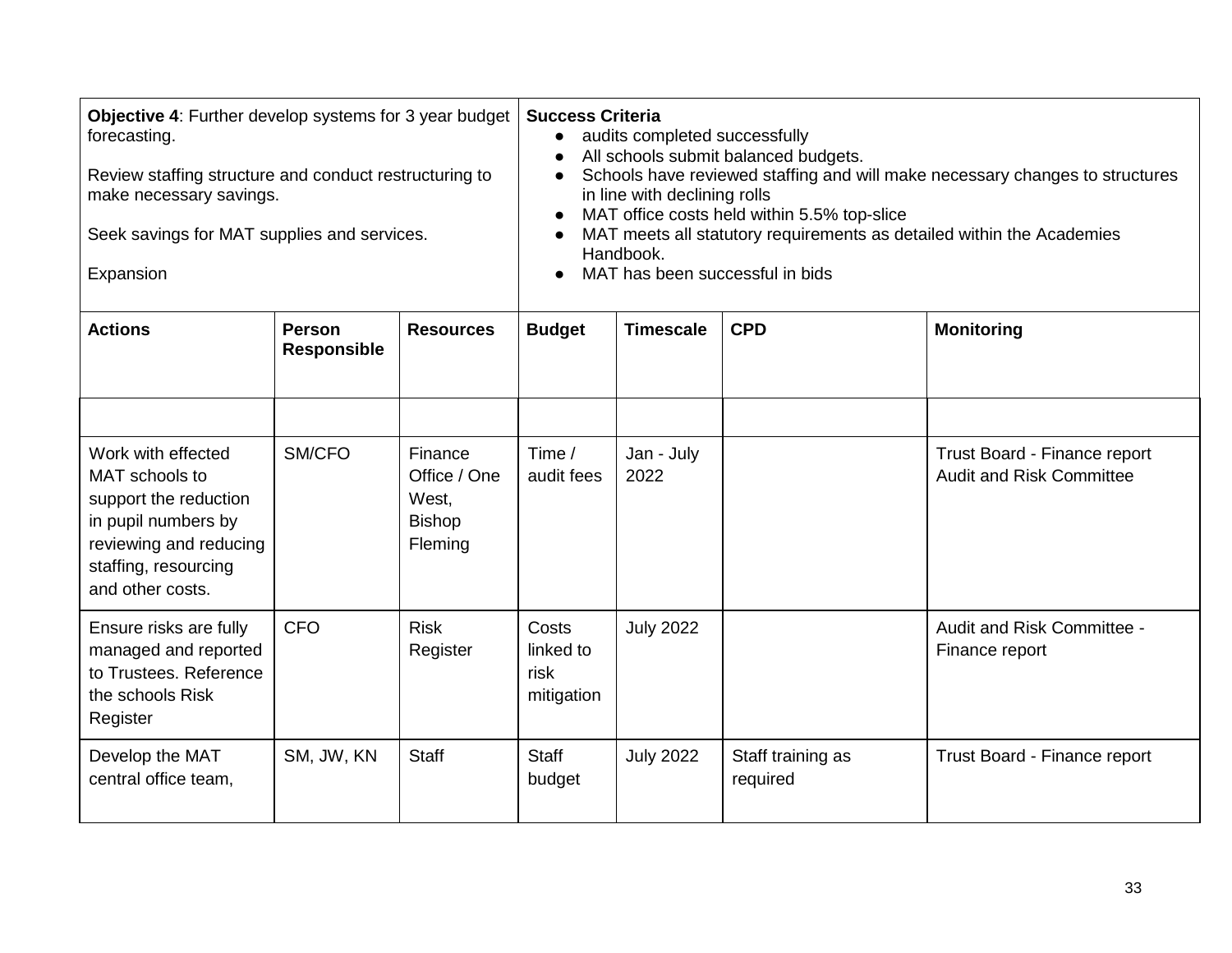| including school based<br>finance staff.                                                                                                                                        |                                                      |                          |                                                         |                                                            |     |                                                                 |
|---------------------------------------------------------------------------------------------------------------------------------------------------------------------------------|------------------------------------------------------|--------------------------|---------------------------------------------------------|------------------------------------------------------------|-----|-----------------------------------------------------------------|
| Complete / resubmit<br>CIF bids for schools<br>who meet the criteria.<br>Submit appeal,<br>emergency bid and<br>develop emergency<br>funding option for<br>Ashcombe's building. | Ashcombe<br>HT and Govs,<br>Tom Bishop /<br>CEO, CFO | N/A                      | Academy<br>contributio<br>n to CIF<br>bid -<br>£250,000 | <b>Nov 2021</b><br>for UCS and<br><b>CIF</b><br>Submission | N/A | Trust Board - CEO Report<br><b>Audit and Risk Committee</b>     |
| Survey schools and<br>submit CIF Bids for<br>improvements e.g.<br>heating                                                                                                       | <b>Headteacher</b><br>s, CEO, CFO,<br>Tom Bishop     | N/A                      | School<br>contributio<br>ns                             | <b>Nov 2021</b><br>for CIF<br>submission                   | N/A | Trust Board - Finance report<br><b>Audit and Risk Committee</b> |
| Review contracts and<br>services - seek best<br>value.                                                                                                                          | $CFO -$<br>Procurement<br><b>Network</b>             | Finance<br>office / time | Time                                                    | <b>July 2022</b>                                           |     | Trust Board - Finance report                                    |
| Pursue expansion -<br>demonstrate that MAT<br>systems and resources<br>capable of supporting<br>and developing<br>additional schools.                                           | CEO/CFO/<br>Expansion<br>Network, TC                 | N/A                      | N/A                                                     | Ongoing                                                    | N/A | Updates to Trust Board and<br>Members.                          |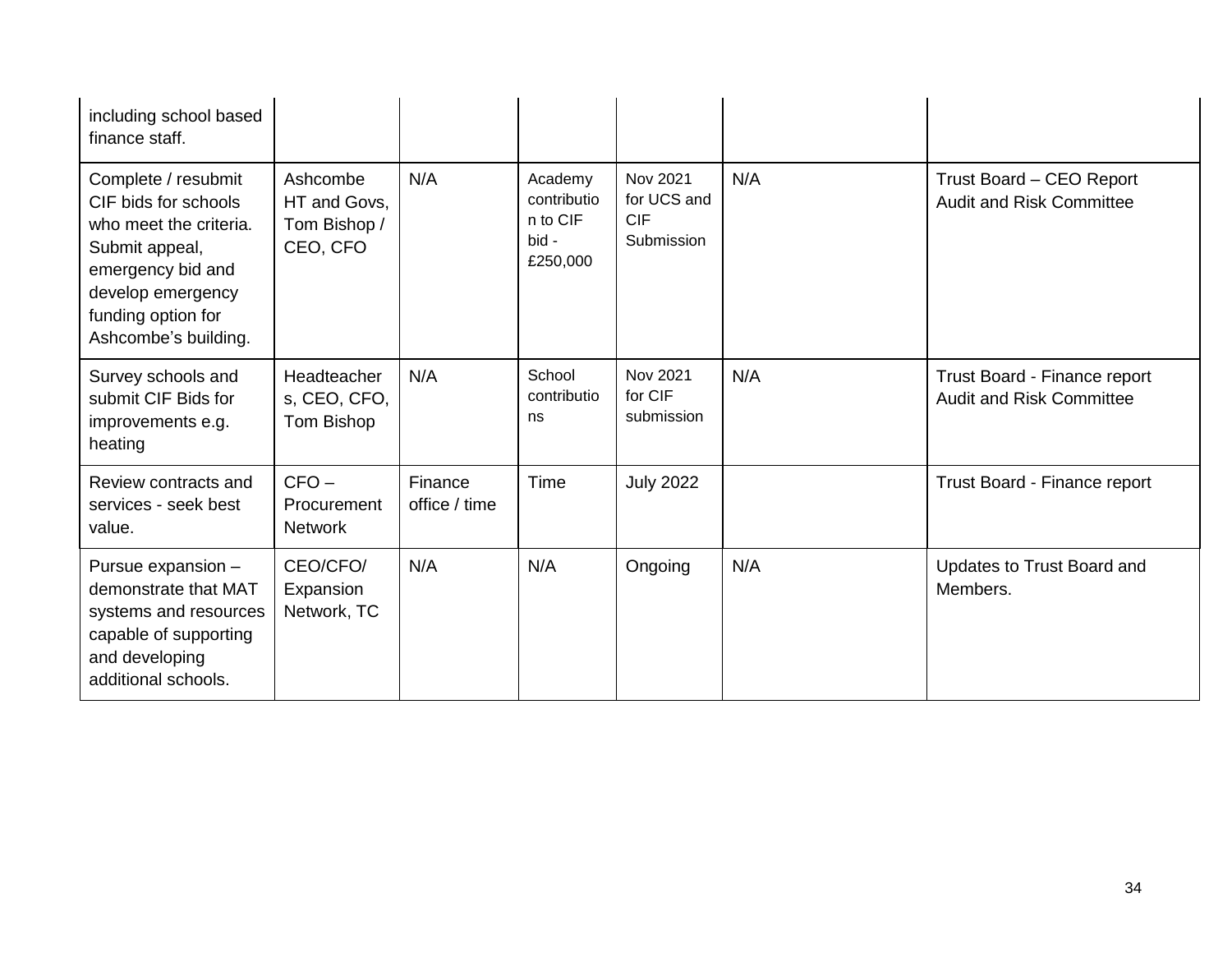| Objective 5: All MAT schools have embedded a broad,<br>progressive curriculum which has a clear focus on<br>knowledge and skills. MAT schools curriculums have a<br>clear intent, implementation and impact. Each school's<br>curriculum embodies the KMAT curriculum principles.<br>Schools provide a comprehensive Home/Blended<br>Learning offer and can revert to this to support isolating<br>pupils or groups. |                                         |                                                     | <b>Success Criteria</b><br>• All schools have a clearly defined, progressive curriculum, that is broad and all<br>subjects high profile.<br>Curriculums have clear Intent, Implementation and Impact based upon agreed<br>$\bullet$<br>KMAT principals.<br>A planned range of assessments are used to inform planning, teaching and<br>learning and assess against age related expectations.<br>Subject Leaders confidently lead and manage their subjects - leading cpd,<br>$\bullet$<br>monitoring standards, experiences, coverage and outcomes.<br>All schools have a clear Home Learning system in place. |                                        |                                                                                                                                                                          |                                                                                                                                             |  |
|----------------------------------------------------------------------------------------------------------------------------------------------------------------------------------------------------------------------------------------------------------------------------------------------------------------------------------------------------------------------------------------------------------------------|-----------------------------------------|-----------------------------------------------------|----------------------------------------------------------------------------------------------------------------------------------------------------------------------------------------------------------------------------------------------------------------------------------------------------------------------------------------------------------------------------------------------------------------------------------------------------------------------------------------------------------------------------------------------------------------------------------------------------------------|----------------------------------------|--------------------------------------------------------------------------------------------------------------------------------------------------------------------------|---------------------------------------------------------------------------------------------------------------------------------------------|--|
| <b>Actions</b>                                                                                                                                                                                                                                                                                                                                                                                                       | <b>Person</b><br><b>Responsible</b>     | <b>Resources</b>                                    | <b>Budget</b>                                                                                                                                                                                                                                                                                                                                                                                                                                                                                                                                                                                                  | <b>Timescale</b>                       | <b>CPD</b>                                                                                                                                                               | <b>Monitoring</b>                                                                                                                           |  |
| Develop the subject<br>leadership expertise<br>of Foundation Subject<br>Leaders.                                                                                                                                                                                                                                                                                                                                     | <b>Headteachers</b>                     | <b>MAT</b><br>Networks,<br>Local<br><b>Networks</b> | n/a                                                                                                                                                                                                                                                                                                                                                                                                                                                                                                                                                                                                            | <b>July 2021</b>                       | National College cpd.                                                                                                                                                    | Headteachers and LGBs monitor<br>leadership training.<br>MAT Review focus on curriculum<br>and Leadership.<br>CEO to report to Trust Board. |  |
| Develop a set of<br>Kaleidoscope<br>curriculum principals<br>which all schools<br>follow and embed in<br>their curriculum Intent<br>and implementation.                                                                                                                                                                                                                                                              | <b>Headteachers</b>                     | n/a                                                 | n/a                                                                                                                                                                                                                                                                                                                                                                                                                                                                                                                                                                                                            | March 2021                             | Headteacher group review<br>curriculums design across<br>schools and ensure that<br>MAT framework,<br>philosophy incorporated,<br>ensuring Christian<br>distinctiveness. | CEO to report to Trust Board.                                                                                                               |  |
| Schools review<br>curriculums and<br>redesign where                                                                                                                                                                                                                                                                                                                                                                  | Headteachers,<br>curriculum<br>leaders. | n/a                                                 | n/a                                                                                                                                                                                                                                                                                                                                                                                                                                                                                                                                                                                                            | <b>July 2021</b><br>review<br>progress |                                                                                                                                                                          | Schools monitor curriculum<br>internally with LGB.                                                                                          |  |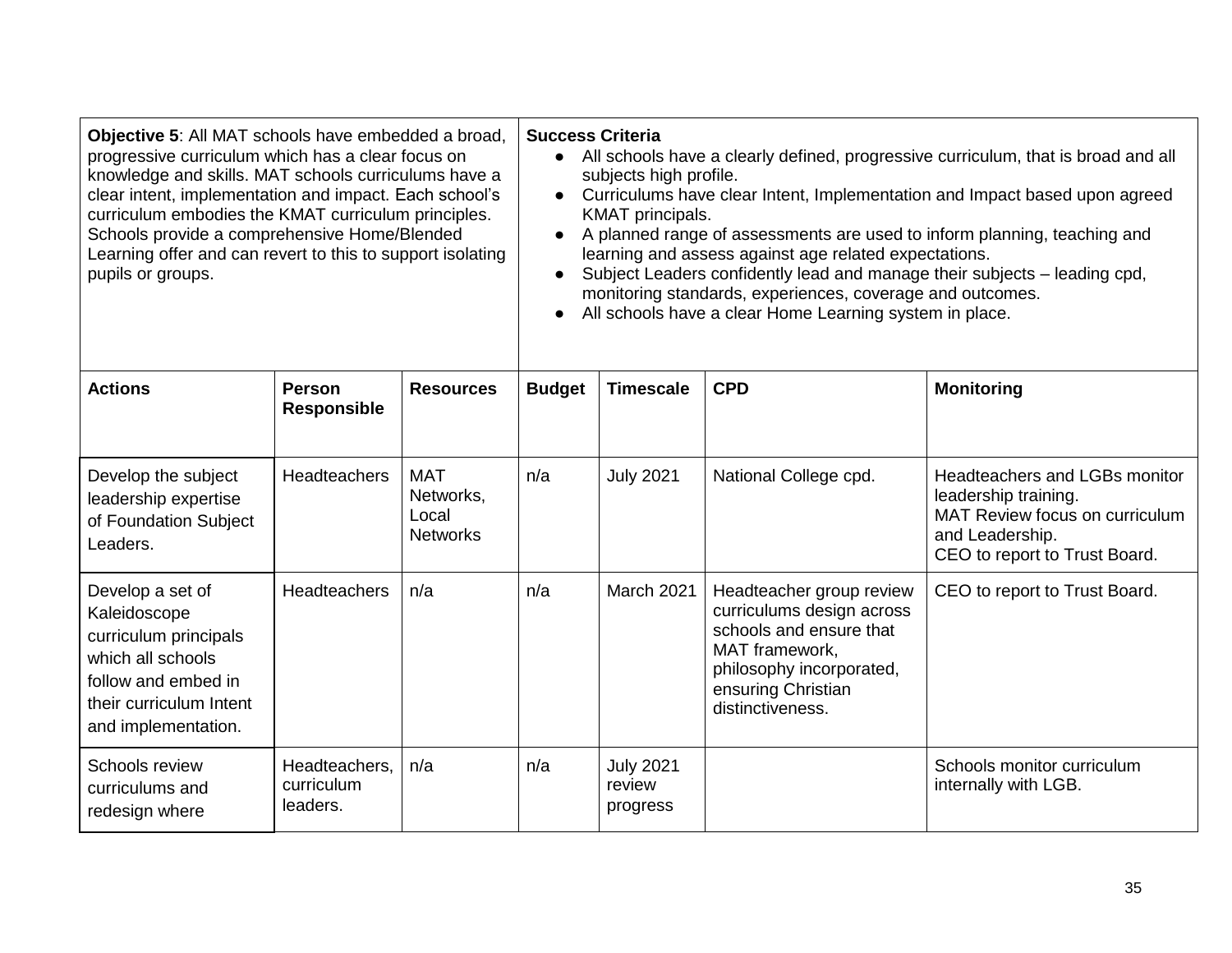| necessary to ensure<br>that there is a clear<br>programme that is<br>progressive, is clear<br>about what<br>knowledge is taught<br>and what skills pupils<br>will develop.               |                                       |                                                             |     | Dec 2020,<br>March 2021 |                                                            | CEO monitors curriculum<br>overview and reports to Trust<br>Board.<br>MAT Review - focus on<br>curriculum                             |
|------------------------------------------------------------------------------------------------------------------------------------------------------------------------------------------|---------------------------------------|-------------------------------------------------------------|-----|-------------------------|------------------------------------------------------------|---------------------------------------------------------------------------------------------------------------------------------------|
| A range of<br>assessment tools are<br>created that support<br>teacher assessment<br>of all subjects. It<br>shows what children<br>have learnt and what<br>skills they have<br>developed. | Headteacher,<br>curriculum<br>leaders | View<br>examples of<br>best<br>practice.                    | n/a | <b>July 2021</b>        | Internal cpd led by Subject<br>Teams and SLT.              | Schools and Subject Leaders<br>monitor that assessments<br>completed consistently.<br>Report to LGB. CEO to report to<br>Trust Board. |
| Develop staff subject<br>expertise from<br>focused cpd and by<br>joining linking to<br>subject associations.                                                                             | Subject<br>Teams                      | Subject<br>membership<br>s and any<br>training costs<br>tbc | n/a |                         | cpd undertaken by subject<br>Leaders cascaded to<br>school | Schools monitor and report to<br>CEO.                                                                                                 |
| Schools develop a<br>Home/Blended<br>Learning offer which<br>meets all pupil needs.<br>This takes account of<br>accessibility issues                                                     | <b>Headteachers</b>                   |                                                             |     | October<br>2020         |                                                            | Schools to monitor and report to<br>CEO - Home Learning Plans.<br>HTs to report to LGB.<br>CEO to report to Trust Board.              |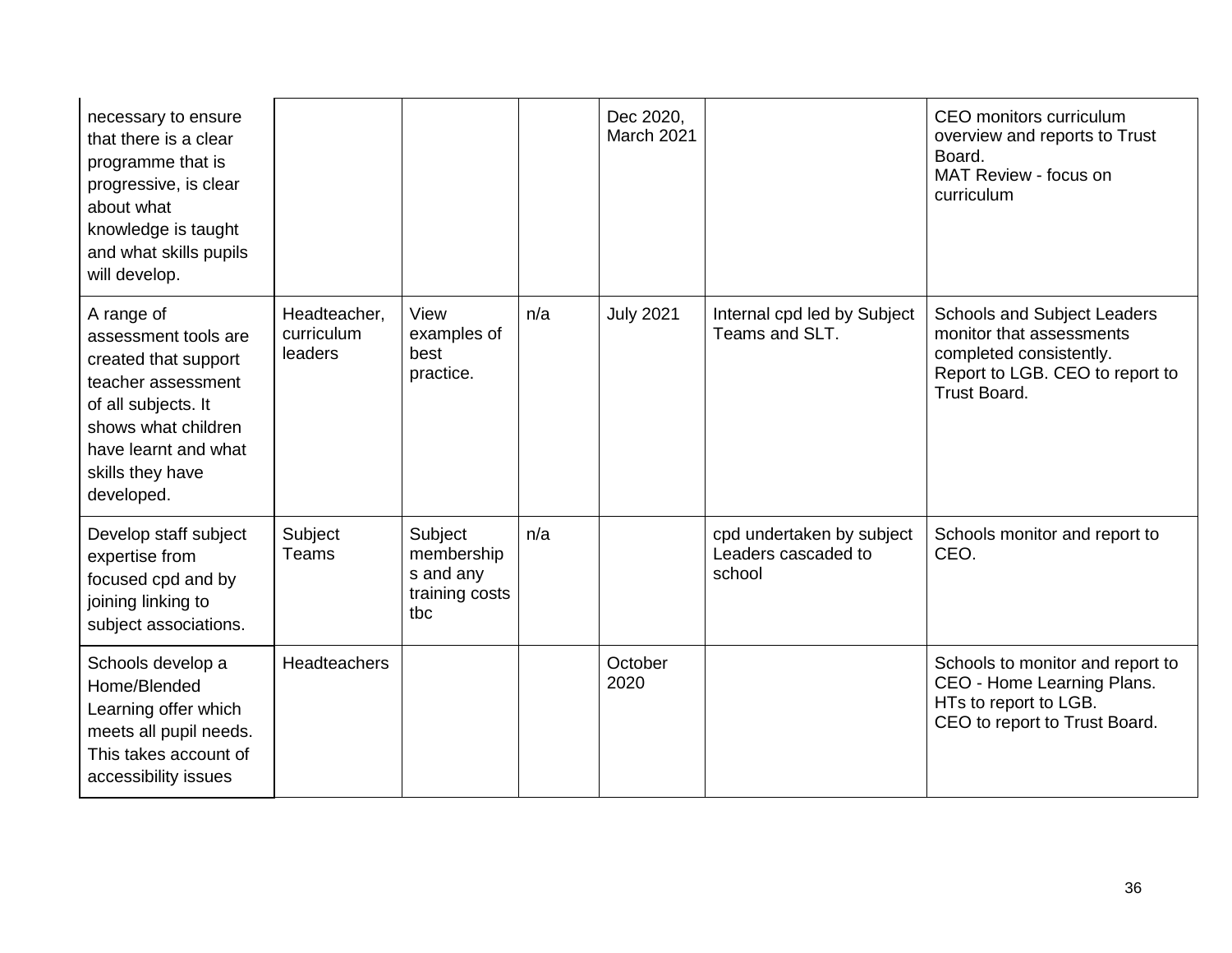| including IT access at<br>home. |  |  |  |
|---------------------------------|--|--|--|
|                                 |  |  |  |

| Objective 6: Develop a comprehensive programme<br>for staff development (at each career stage including<br>ECT)) and create more opportunities for staff career<br>progression within Kaleidoscope.<br>Develop a KMAT approach to pedagogy, teaching<br>and learning<br>Develop internal school to school support. |                                     |                  | $\bullet$<br>$\bullet$<br>$\bullet$              | <b>Success Criteria</b><br>There is a clear understanding of expectations at each pay grade.<br>Opportunities developed for staff development - they are included in school<br>improvement<br>A comprehensive cpd offer is published<br>ECTs receive a high quality induction package and are well supported by<br>mentors.<br>Subject Networks are focused and develop best practice and shared direction<br>for MAT schools.<br>The ELT cpd and Pedagogy Group leads and presents best practice in<br>pedagogy (based upon research) |                                       |                                                                              |  |
|--------------------------------------------------------------------------------------------------------------------------------------------------------------------------------------------------------------------------------------------------------------------------------------------------------------------|-------------------------------------|------------------|--------------------------------------------------|----------------------------------------------------------------------------------------------------------------------------------------------------------------------------------------------------------------------------------------------------------------------------------------------------------------------------------------------------------------------------------------------------------------------------------------------------------------------------------------------------------------------------------------|---------------------------------------|------------------------------------------------------------------------------|--|
| <b>Actions</b>                                                                                                                                                                                                                                                                                                     | <b>Person</b><br><b>Responsible</b> | <b>Resources</b> | <b>Budget</b>                                    | <b>Timescal</b><br>е                                                                                                                                                                                                                                                                                                                                                                                                                                                                                                                   | <b>CPD</b>                            | <b>Monitoring</b>                                                            |  |
| Embed new MAT wide<br>appraisal, UPS and<br><b>Career Expectations</b><br>document to ensure<br>consistent approach<br>across all MAT<br>schools.                                                                                                                                                                  | SM and<br>School<br>leaders.        |                  | N/A                                              | <b>July 2022</b>                                                                                                                                                                                                                                                                                                                                                                                                                                                                                                                       | N/A                                   | Headteacher updates to LGB and<br><b>CEO to Trust Board</b>                  |  |
| Review and create<br>opportunities for staff<br>development across<br>the MAT. E.g. teachers<br>supporting other                                                                                                                                                                                                   | CEO                                 | N/A              | Release<br>covered<br>by<br>receivin<br>g school | <b>July 2022</b>                                                                                                                                                                                                                                                                                                                                                                                                                                                                                                                       | Depends on development<br>need/focus. | Updates to Trust Board, also<br>monitor impact on school lending<br>support. |  |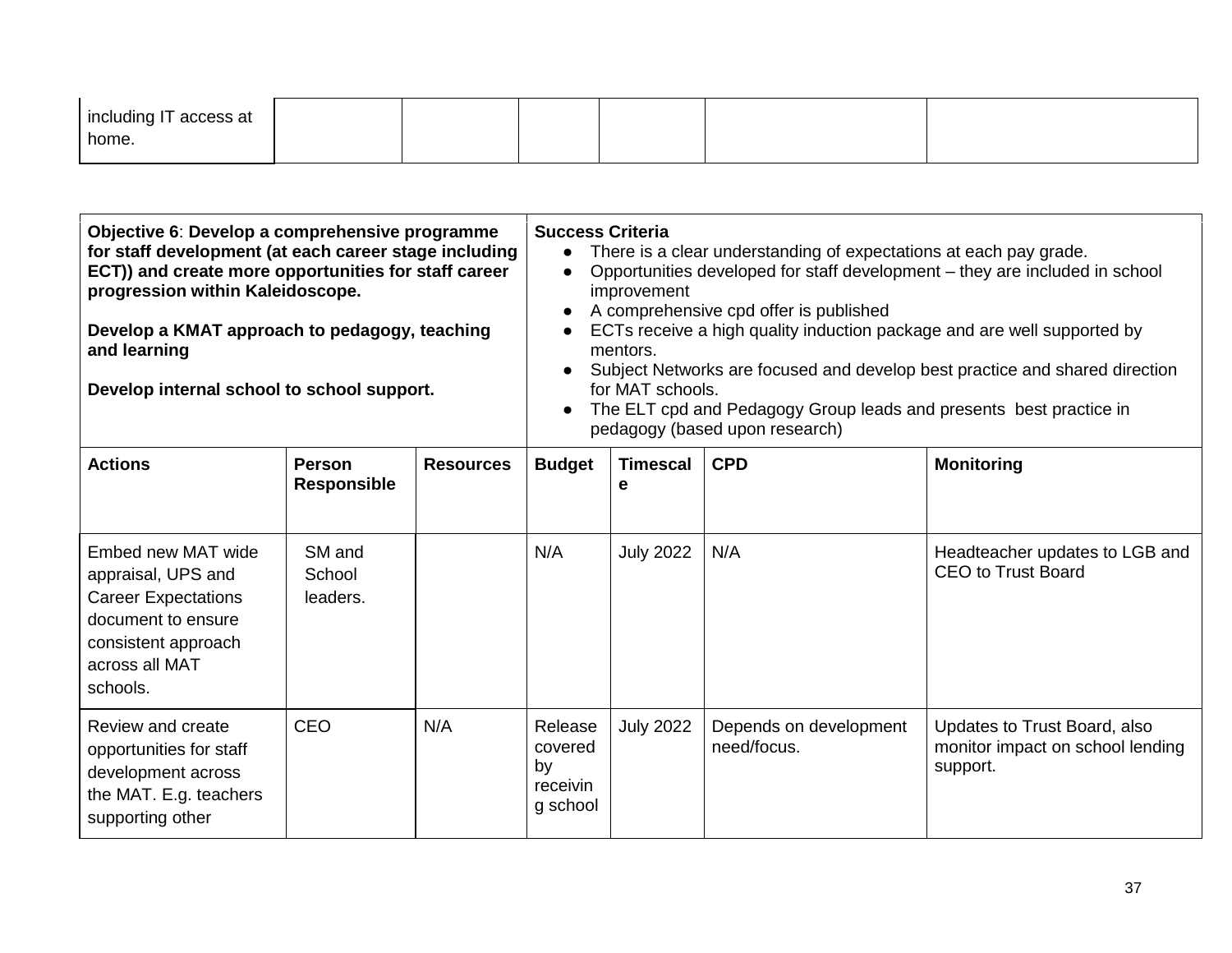| schools/staff to raise<br>standards, work in<br>other schools in<br>increase capacity,<br>career development<br>opportunities. Also the<br>sharing of staff -<br>mentoring, managing<br>budgets, staff retention.<br>Create a new Staff<br>Resource base |                            |                                                        |                        |                 |                                                               |                                                                        |
|----------------------------------------------------------------------------------------------------------------------------------------------------------------------------------------------------------------------------------------------------------|----------------------------|--------------------------------------------------------|------------------------|-----------------|---------------------------------------------------------------|------------------------------------------------------------------------|
| Develop a high quality<br>development and<br>support offer for Early<br><b>Careers Teachers</b><br>(ECTs) which includes<br>cpd, mentor support,<br><b>MAT ECT Network</b>                                                                               | RW, SM                     | 5 Counties<br>Teaching<br>Hub<br>Ambition<br>Institute | Governmen<br>t funding | Sept<br>2021    | cpd for ECTs and Mentors<br>provided by Ambition<br>Institute | RW monitor quality and<br>experience of ECTs<br>Report to trust Board. |
| Create a KMAT list of<br>experts (Resource<br>Base) accessible for<br>school support and<br>improvement.                                                                                                                                                 | SM/Standard<br>s Committee | Internal<br>experts                                    | Release<br>time        | Novembe<br>r 21 |                                                               | Monitoring by Standards<br>Committee<br>Report to Trust Board.         |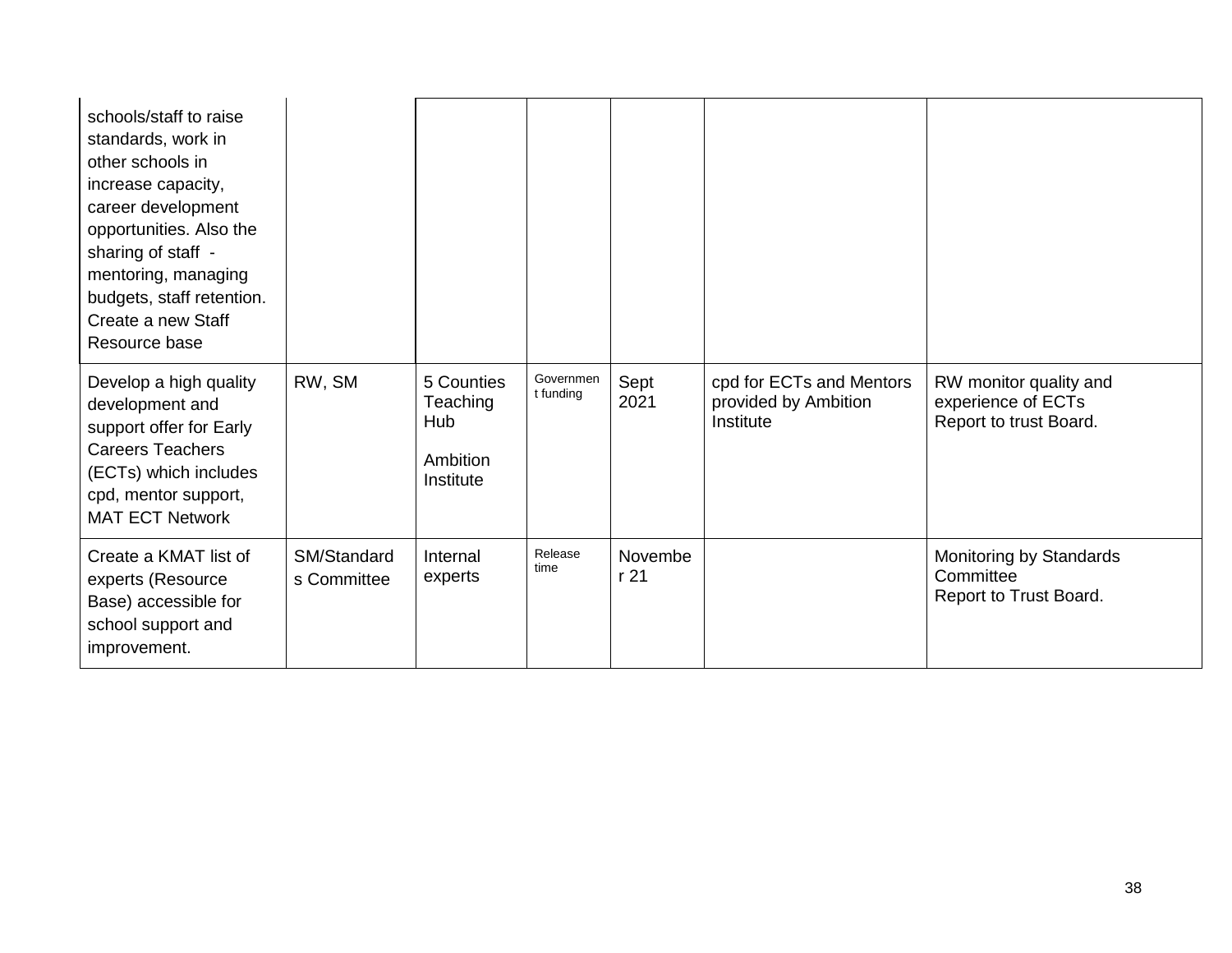# **LONGER TERM PLAN 2021-2023**

| <b>Focus Areas</b>              | Year 2 2022-2023                                                                                                                                                                                                                                                                                                | Year 3 2023-2024                                                                                                                                                                                                                                                              |
|---------------------------------|-----------------------------------------------------------------------------------------------------------------------------------------------------------------------------------------------------------------------------------------------------------------------------------------------------------------|-------------------------------------------------------------------------------------------------------------------------------------------------------------------------------------------------------------------------------------------------------------------------------|
| Leadership<br>and<br>Governance | Embedded Executive Leadership Team - extended<br>roles and responsibilities - directly impact on MAT<br>improvement.<br>Any development areas from Governance review<br>addressed - strong governance evidenced at all<br>levels.<br>Full complement of LGB<br>All LGB have undertaken full training programme. | Full complement of LGB<br>All LGB have undertaken full training programme.                                                                                                                                                                                                    |
| <b>Standards</b>                | Becket school has closed the gap with national<br>outcomes.<br>All schools are at least with National averages for<br>attainment and progress.<br>Standards are raised across all curriculum<br>subjects.                                                                                                       | MAT schools are exceeding national averages for attainment and<br>progress.<br>Internal data shows good attainment and progress across all year<br>groups and schools are acting to address where it isn't.<br>Standards for wider curriculum in line with Maths and English. |
| Wellbeing                       | Set up a Staff Wellbeing Committee at school level<br>to feed ideas to SLT.<br>Kaleidoscope publicising wellbeing support to<br>wider community.                                                                                                                                                                | Kaleidoscope schools have a reputation for exemplary policy and<br>practice relating to wellbeing.                                                                                                                                                                            |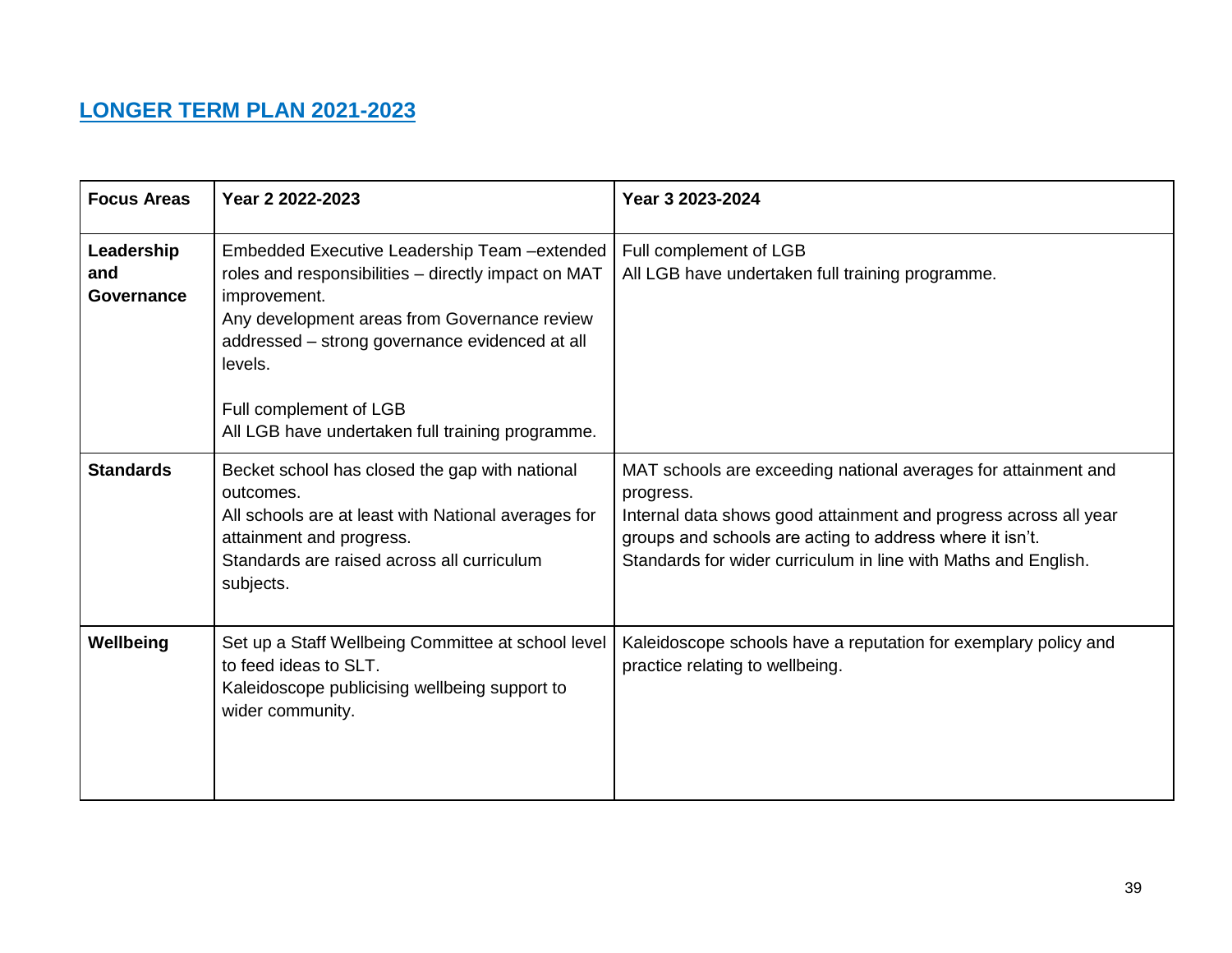| <b>Curriculum</b>                  | All Kaleidoscope schools have high quality<br>curriculum and assessment procedures in place.                                                                                                                                                                                                                                                                                                                                   | Kaleidoscope schools curriculums are exemplary and used as a model<br>of best practice.                                                                                                                                                                                             |
|------------------------------------|--------------------------------------------------------------------------------------------------------------------------------------------------------------------------------------------------------------------------------------------------------------------------------------------------------------------------------------------------------------------------------------------------------------------------------|-------------------------------------------------------------------------------------------------------------------------------------------------------------------------------------------------------------------------------------------------------------------------------------|
| <b>Staff</b><br><b>Development</b> | The cpd programme is comprehensive and meets<br>schools and staff development needs. Good links<br>are formed with the Teaching Hubs and other<br>providers so that there is a clear path for particular<br>courses and training.<br>School to school support operates quickly and<br>effectively and impact can be demonstrated.<br>There are clearer options for staff to work between<br>or support schools across the MAT. | Kaleidoscope staff moving more fluidly between schools to share<br>expertise and fill staffing needs.<br>The MAT is retaining and developing highly skilled staff.<br>The MAT is in a position to support use expertise to support non-<br>Kaleidoscope schools to generate income. |
| <b>Finance</b>                     | All finance systems are embedded and integrated.<br>The MAT has made financial savings and meets<br>budget KPIs<br>Budgets balanced and steps taken to address<br>impact of falling pupil numbers.<br>Where Bursars/Finance Managers leave/retire -<br>central team take on key roles to enable cost<br>savings at school level.<br>Further staffing review and restructuring if needed.                                       | Finance system contracts are reviewed.<br>More centralised approach to enable savings.<br>All schools managing well within budgets.<br>Aspiration to manage payroll and pension processing in-house.<br>Further staffing review and restructuring if needed                         |